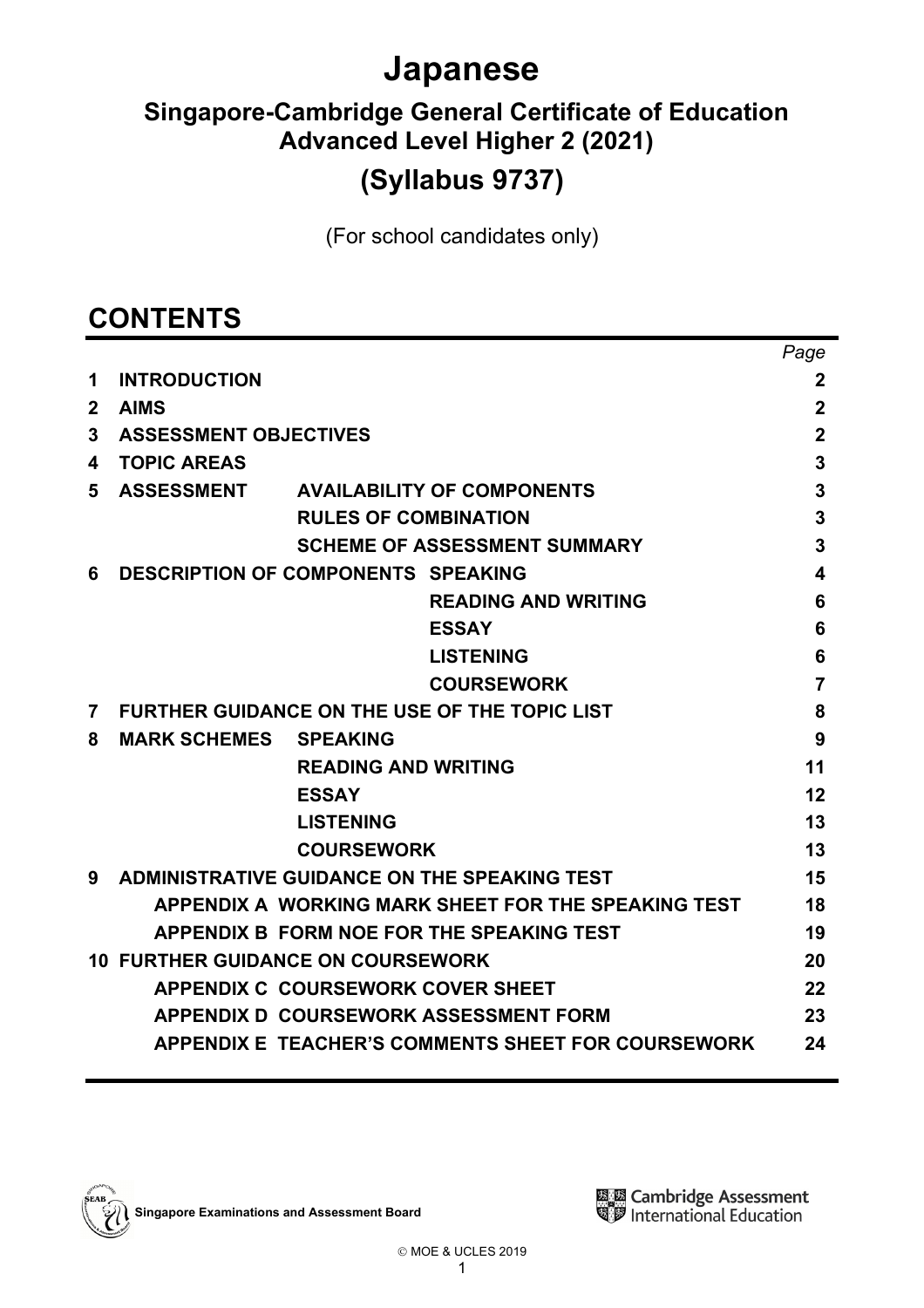## **1 INTRODUCTION**

This document provides details of Higher 2 Japanese for candidates in **Singapore**.

This syllabus is available in October/November only.

**Note on the use of dictionaries**: Centres and candidates should note that dictionaries may be used for the Coursework component and in the *preparation* for the Speaking test. Dictionaries may not be used in any of the other components nor *during* the Speaking test.

## **2 AIMS**

The aims of the syllabus are set out below and describe the educational purposes of following a course in a Language at Higher 2. These aims are the same for all students:

- to develop the ability to understand the language from a variety of registers
- to enable the student to communicate confidently and clearly in the foreign language
- to form a sound base of skills, language and attitudes required for further study, work and leisure
- to develop insights into the culture and civilisation of the countries where the language is spoken, including the study of literary texts where appropriate
- to encourage positive attitudes to language learning and a sympathetic approach to other cultures and civilisations
- to further intellectual and personal development by promoting learning and social skills.

## **3 ASSESSMENT OBJECTIVES**

The examination will assess candidates' linguistic competence and their knowledge of contemporary society by requiring them to:

- understand and respond to texts written in Japanese, drawn from a variety of sources such as magazines, newspapers, reports, books and other forms of extended writing
- manipulate the Japanese language accurately to demonstrate a capacity to choose appropriate examples of lexis and structures
- select information and present it in Japanese, to organise arguments and ideas logically
- understand and respond to authentic contemporary spoken language drawn from a variety of sources such as recorded news items, telephone messages, announcements, talks and discussions.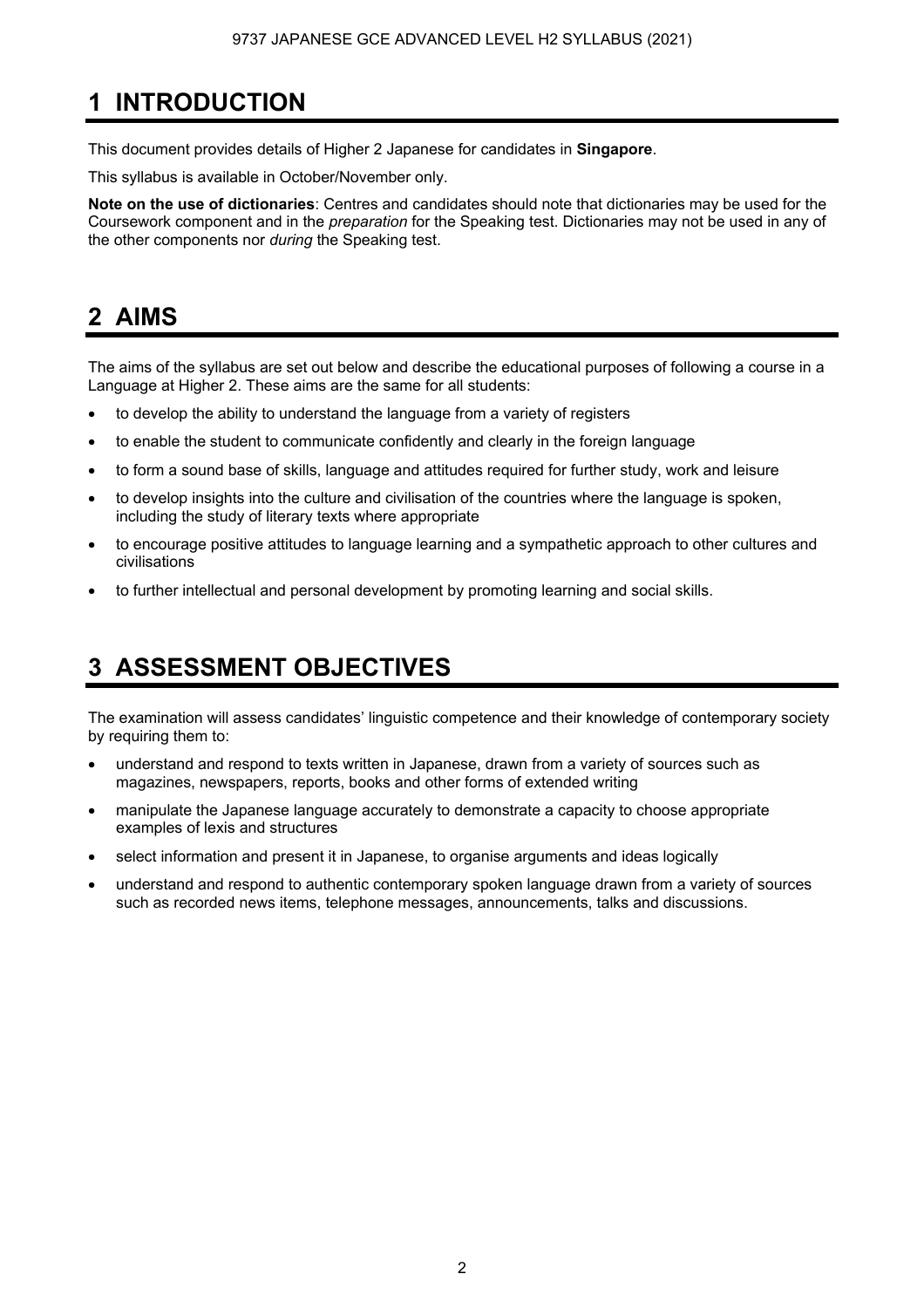## **4 TOPIC AREAS**

*All textual material used in the examination will be drawn from the topic areas below, with reference to the country*/*ies where Japanese is spoken. Further guidance on the Topic Areas is given in section 7 of this syllabus.* 

- Human relationships Sport
- 
- 
- Young people Education
- 
- 
- 
- 
- 
- Religion and belief
- Health and fitness  **Conservation**
- Work and leisure Pollution
- Equality of opportunity
- Employment and unemployment
- 
- Family **•** Free time activities
- Generation gap **•** Travel and tourism
	-
- Patterns of daily life  **Cultural life/heritage** 
	- Urban and rural life **•** War and peace
	- The media **Figure 1** The developing world Food and drink
		- Scientific and medical advances
- Law and order **•** Caw and order **• Fechnological innovation**<br>• Religion and belief **• Fechnological •** Environment
	-
	-
	-
	- Contemporary aspects of the country/ies where the language is spoken

## **5 ASSESSMENT**

## **AVAILABILITY OF COMPONENTS**

| <b>Component 1</b><br><b>Speaking</b> | <b>Component 2</b><br><b>Reading and</b><br><b>Writing</b> | <b>Component 3</b><br><b>Essay</b> | <b>Component 5</b><br>Listening | <b>Component 7</b><br><b>Coursework</b> |
|---------------------------------------|------------------------------------------------------------|------------------------------------|---------------------------------|-----------------------------------------|
| October/                              | October/                                                   | October/                           | October/                        | October/                                |
| November                              | November                                                   | November                           | November                        | November                                |

## **RULES OF COMBINATION**

Candidates will take Components 1, 2, 3, 5 and 7.

## **SCHEME OF ASSESSMENT SUMMARY**

| <b>Component 1</b>    |            | <b>Component 2</b> |           | <b>Component 3</b>   |           | <b>Component 5</b>              |           | <b>Component 7</b> |           |
|-----------------------|------------|--------------------|-----------|----------------------|-----------|---------------------------------|-----------|--------------------|-----------|
| duration              | weighting  | duration           | weighting | duration             | weighting | duration                        | weighting | duration           | weighting |
| approx.<br>20 minutes | <b>20%</b> | hour<br>45 minutes | 20%       | 1 hour<br>30 minutes | 15%       | approx.<br>1 hour<br>15 minutes | 20%       | n/a                | 25%       |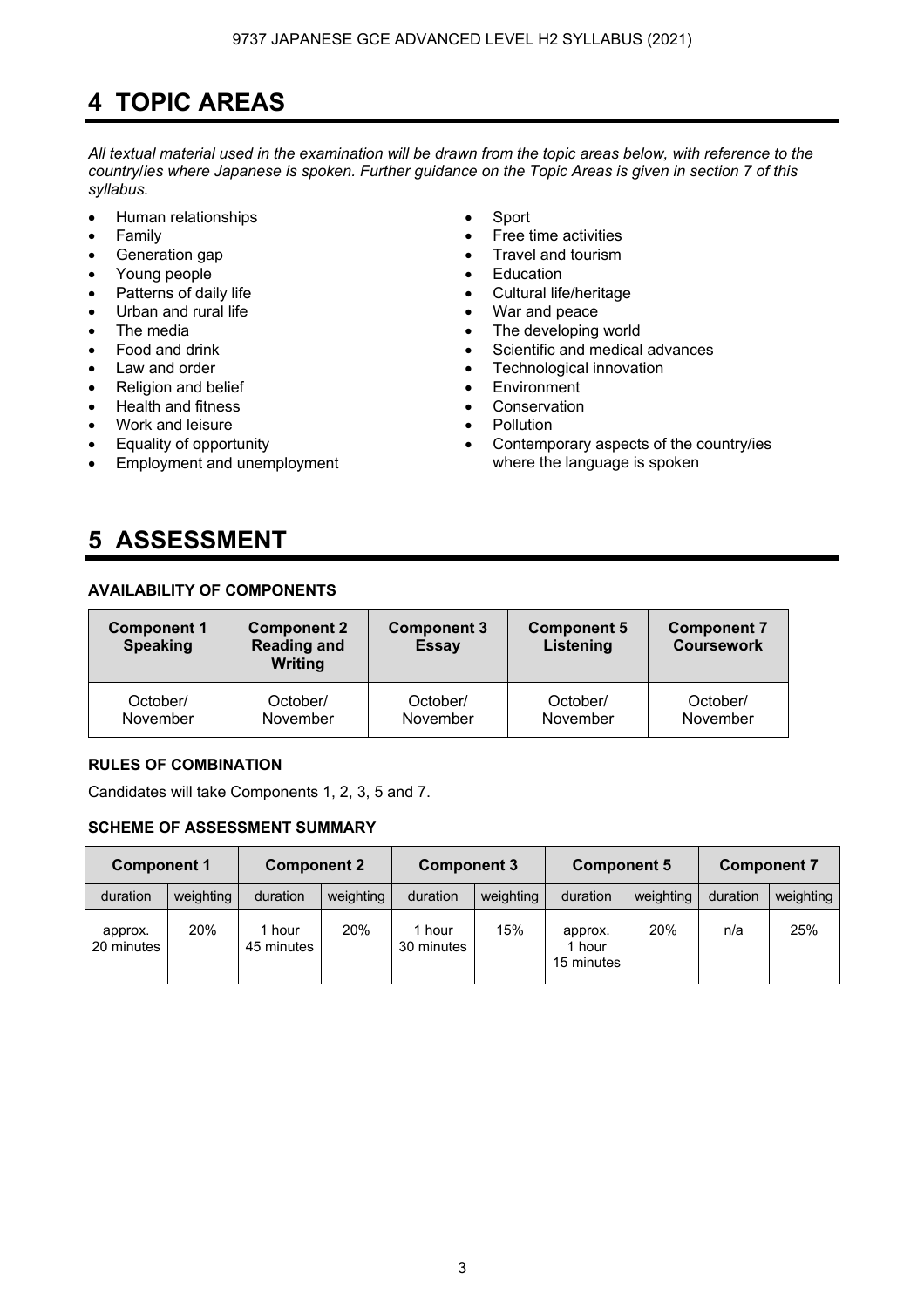## **6 DESCRIPTION OF COMPONENTS**

## **COMPONENT 1: Speaking (approx. 20 minutes) (100 raw marks weighted to 60 marks)**

This component description should be read in conjunction with the mark scheme in section 8 of this syllabus and the Administrative Guidance on the Speaking Test in section 9.

A local examiner must be appointed to conduct the test. The name and qualifications of the examiner are to be notified to Cambridge on form NOE (see Appendix B).

It is important that the timings listed for the individual parts of the test be adhered to, within the tolerances given.

**Section 1:** Presentation (no more than  $3\frac{1}{2}$  minutes) (20 marks)

The candidate is expected to give a presentation of about 3 minutes on a specific topic.

The subject matter of the presentation should be drawn from one of the topic areas listed in section 4 and **must** be treated in such a way as to reflect a knowledge of the contemporary society or cultural heritage of a country where Japanese is spoken. Candidates who make no reference to the contemporary society or cultural heritage of a country where Japanese is spoken will have their mark for content/presentation halved (see mark scheme). **There must not be a close relationship between the subject of the presentation and items of coursework for Component 7**. Centres wishing to seek advice on the acceptability of subject matter are welcome to contact the Cambridge Languages group through the Singapore Examinations and Assessment Board (SEAB).

The candidate will be expected to show evidence of the ability to present relevant facts, to express opinions and hypotheses and to put forward points for discussion.

The intention is that the candidate should have thoroughly prepared a topic in which they have a personal interest and that they give a lively and interesting presentation. Candidates may prepare a 'cue card' in Japanese to bring into the examination room. The 'cue card' should be no larger than a postcard, and may contain a maximum of 5 headings in succinct point-form to remind candidates of the points they wish to make. Candidates may also bring in a limited quantity of illustrative material, which may include maps, diagrams, statistics, pictures and short articles. **A script of their presentation is not allowed.**

Examiners will only interrupt candidates to ask questions where the speech shows no sign of finishing after about 3½ minutes, or to prompt candidates having obvious difficulty in continuing with their speech.

#### **Section 2:** Topic conversation (7–8 minutes) (40 marks)

The presentation will lead into a conversation about the chosen topic. During the delivery of the presentation, examiners are likely to make notes in order to help them ask appropriate questions. Candidates must be prepared to supply additional factual material where appropriate and to express and defend a point of view. In order to give the candidate every opportunity to do this, questions will be of the 'tell me more about...'. 'why?', 'how?' variety, rather than closed questions which may be answered by 'yes/no'. When choosing a topic, candidates should be advised to consider in what ways a conversation about it might develop: if they cannot think of half a dozen questions they could be asked, it is unlikely to present a fruitful source of discussion. The examiner's objective will be to encourage the candidate to contribute as much as possible to the conversation.

As part of this conversation section, the candidate will be required to seek information and the opinions of the examiner and will be given every opportunity to do so.

#### **Section 3:** General conversation (8–9 minutes) (40 marks)

This section will begin with fairly straightforward questions about the candidate's background and interests and will move quickly on to a more mature conversation discussing more abstract and/or current issues within the general topic areas.

The subjects covered in this section will depend on the candidate's interests and the subject of the presentation: it would not be appropriate to continue talking about the environment/green issues when the candidate has already chosen to discuss ecology for the topic. Candidates should be able to discuss some matters of current interest though it is unreasonable to assume that all candidates will be closely informed on all matters of serious contemporary concern: if the candidate seems unresponsive, the examiner will try a change of topic.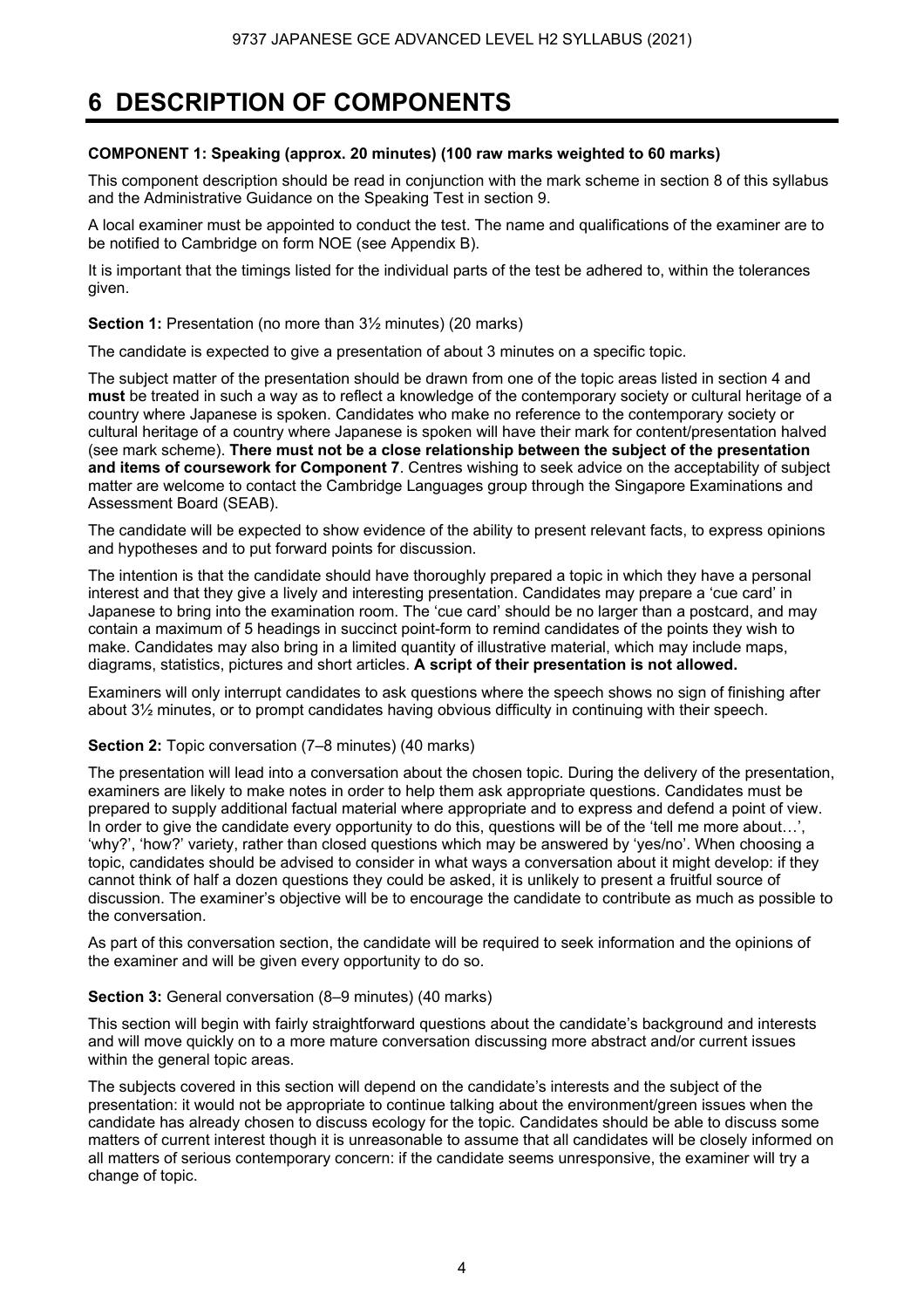For example, examiners might begin the General Conversation section with questions such as 'How do you spend your spare time?', leading rapidly to matters of contemporary interest/current affairs. The type of question is important: closed questions may, of course, be used to gain some information on the candidate's interests, but 'why...?', 'how...?', 'what do you think about...?' will give the candidate scope to expand his/her responses.

Each of the 'starter' questions mentioned above could, depending on the reactions of the candidate, lead away from factual matters towards more abstract areas, for example:

- How long have you lived here?' could lead on to 'What do you think of the area?'  $\rightarrow$  'What would' attract people to the area/make them leave it?'  $\rightarrow$  'What would be your ideal place to live and why?'
- What subjects are you studying?'  $\rightarrow$  'What do you think of the way you've been taught?'  $\rightarrow$  'How could it be improved?'  $\rightarrow$  discussion of school/education system, comparison with other countries.

• **'What do you do in your spare time?'** Answer: 'Sport' Supplementary questions – taking part?/ watching?/team/individual?  $\rightarrow$  Why? This could develop along sport/health lines, necessity for sport in schools, success/failure of national teams  $\rightarrow$  Feelings of nationalism/nationality; drugs in sport etc, all according to the responses of the candidate. Any of these areas of discussion could lead to violence in sport  $\rightarrow$  society, the need for  $a$ overnment intervention/control  $\rightarrow$  politics, etc. Answer: 'Watch TV' Supplementary questions – what sort of programmes/news? This might develop along the lines of whether the news is unbiased/censorship in general Films?  $\rightarrow$  what makes a film successful, importance of stars and why; national or international film industries, subsidies for the Arts, etc. Documentaries?  $\rightarrow$  are they merely entertainment, or a genuine educational experience? are they sensationalised?  $\rightarrow$  power of the media, etc.

To give a possible outline of the way the General Conversation section might develop:

Candidates are required to seek information and the opinions of the examiner and will be given every opportunity to do so.

The General Conversation section might only cover 2/3 topic areas, but might touch on more if the examiner has difficulty finding something the candidate is interested in, or can talk about. Candidates who cannot sustain the conversation at a level appropriate to a 17/18+ examination when given every opportunity to do so cannot expect a high mark.

Reference may be made to a candidate's reading but candidates will not be examined in detail on the content of any set books. Questions will act as stepping stones to the discussion of wider issues.

## **Important Note:**

It is intended that both conversation elements will be lively and spontaneous. Teachers should warn their candidates not to produce chunks of pre-learned material since Cambridge's moderators will have been advised to penalise candidates who do so. Equally, teachers who may also be conducting the final examination should guard against over-rehearsing the tests in advance. Any suspicion of collusion in the conduct of speaking tests (e.g. pre-prepared questions, candidates or teachers using pre-determined scripts) will be dealt with in accordance with Cambridge's Malpractice procedures.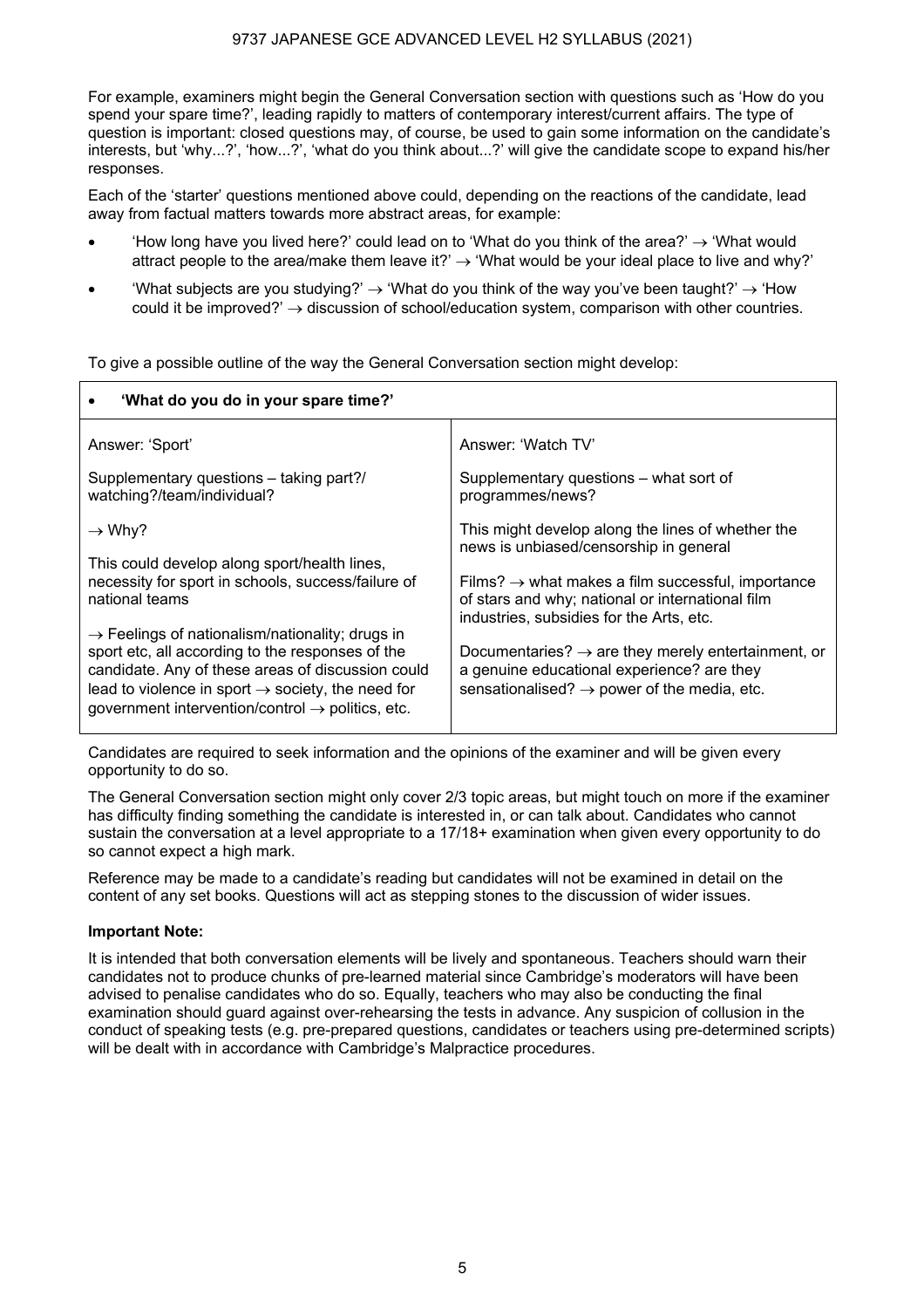## **COMPONENT 2: Reading and Writing (1 hour 45 minutes) (70 raw marks weighted to 60 marks)**

Two passages in Japanese will be set which deal with related themes.

Candidates will be expected to answer specific and general comprehension questions; and to respond to a task requiring summary/comparison of issues raised in both passages. Japanese will be used for all questions and answers.

Passages will be chosen which were written during the last twenty years, and will reflect the international scene:

- The two passages taken together will not exceed 1500 characters.
- On the first passage, the first two tests (15 marks for both) will be concerned with vocabulary recognition and grammatical manipulation; there will then be a series of comprehension questions (12 marks for content; 5 for quality of language).
- On the second passage, there will be comprehension questions (13 marks for content; 5 for quality of language).
- The last question will require candidates to write about 280 characters drawing information from both passages and adding their own opinions (10 marks for items drawn from the texts; 5 for personal response to the material; 5 for quality of language).

## **COMPONENT 3: Essay (1 hour 30 minutes) (40 raw marks weighted to 45 marks)**

Five topics, selected from the topic headings in section 4, will be published annually in the syllabus. A question will be set on each of the five topics from which the candidate will choose one and write an essay in Japanese of 650–1000 characters. Of the 40 marks available, 24 will be for the quality of the language and 16 for the content.

## **Set Topics for 2021:**

- 1. Patterns of daily life
- 2. Food and drink
- 3. Employment and unemployment
- 4. The developing world
- 5. Environment

These topics will change every year.

## **COMPONENT 5: Listening (approx. 1 hour 15 minutes) (50 raw marks weighted to 60 marks)**

All items will be heard more than once with some longer items being heard twice or three times. All rubrics and task descriptions will be in Japanese. Candidates will be given an answer booklet for their responses.

There will be two sections.

#### **Section 1** (10 marks)

Two short, factual items will be heard, e.g. news flashes, advertisements, dialogues, telephone messages.

Both verbal and non-verbal responses will be required. Tasks to test comprehension might include boxticking, matching, true/false, entering information on a grid, timetable, programme or other diagrammatic aid.

#### **Section 2** (40 marks)

Candidates will listen to two extended pieces taken from a statement or talk given by a single speaker or from an interview or a discussion involving more than one speaker (30 marks for comprehension).

Questions will test overall comprehension of the text and comprehension of specific detail. An overall assessment of the candidates' use of Japanese will be made (10 marks for quality of language).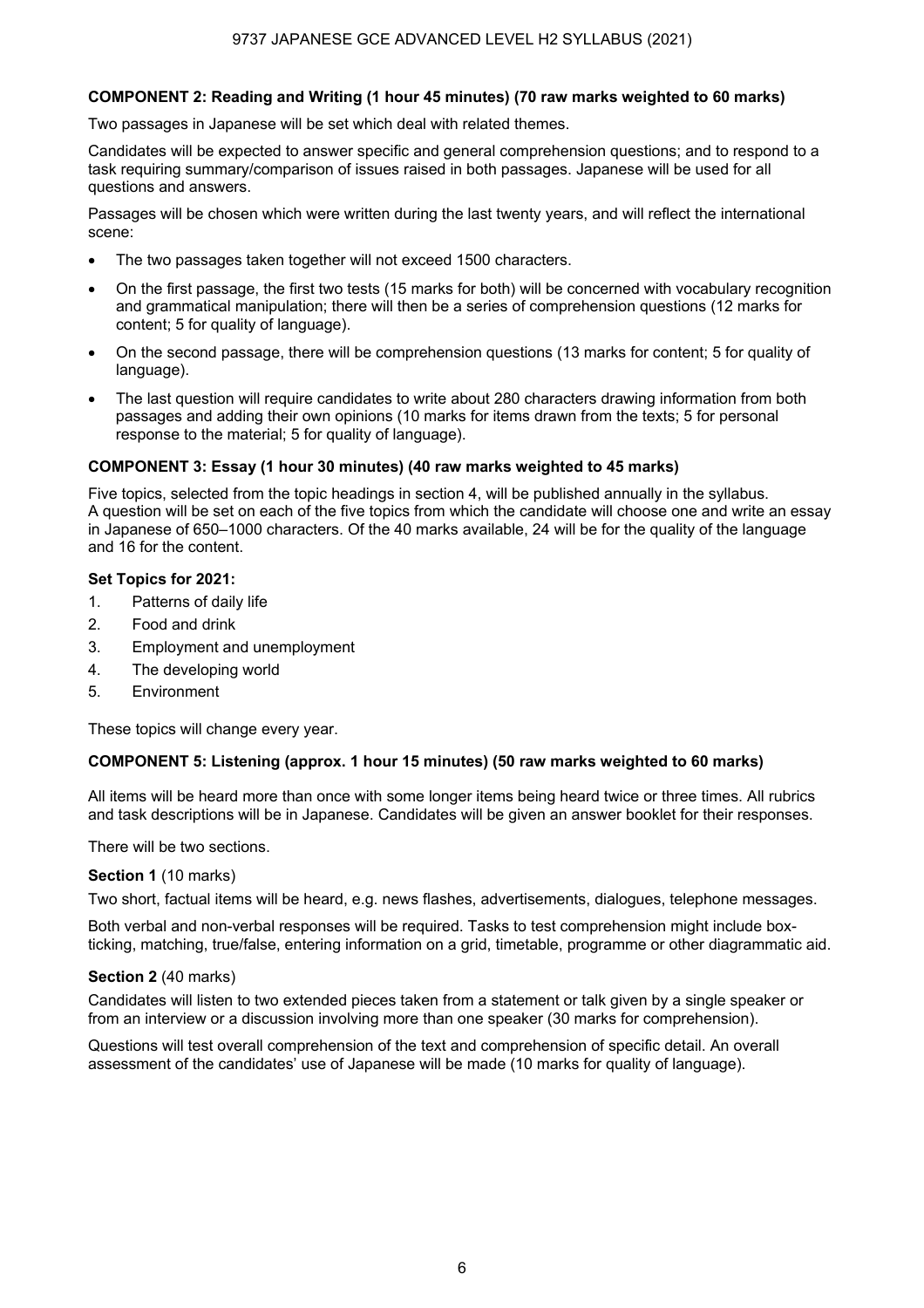### **COMPONENT 7: Coursework (100 raw marks weighted to 75 marks)**

Candidates will submit coursework in Japanese, totalling approximately 4000 characters (see also below). The coursework will normally come from within the topic areas and must refer to target language countries or be based on materials written from the target language country perspective. Candidates may treat their coursework in whatever way they wish – imaginative and/or creative coursework is welcomed, provided that it arises from a body of reading or research and can be appropriately assessed using the assessment criteria provided.

The total of 4000 characters may be made up of either two short pieces (1000 characters each) and one long piece of 2000 characters or two long pieces of 2000 characters. Teachers and candidates may choose to submit coursework pieces up to a maximum of 2000 characters based on material studied by the whole class. However, the remaining 2000 characters must reflect the candidate's own interests.

Candidates should discuss the scope of their work with their teacher. They should plan their work before embarking on it, and establish a bibliography of reference material which will normally be in the target language, unless there is good reason to include work in English or in any other language (e.g. in the case of comparative studies or literary criticism).

The word count must be stated and any quotation from source material must be included in it. Candidates are not penalised if their 2000 character piece(s) extend(s) to 2200 characters and their 1000 character pieces extend to 1200 characters. However given that there is this latitude, penalties must be exacted strictly as indicated in the Criteria for Assessment for any pieces extending beyond these limits. All items of coursework will be marked out of 50 with appropriate scaling carried out to produce a final component mark out of 75.

Further Guidance on Coursework is given in section 10 of this syllabus.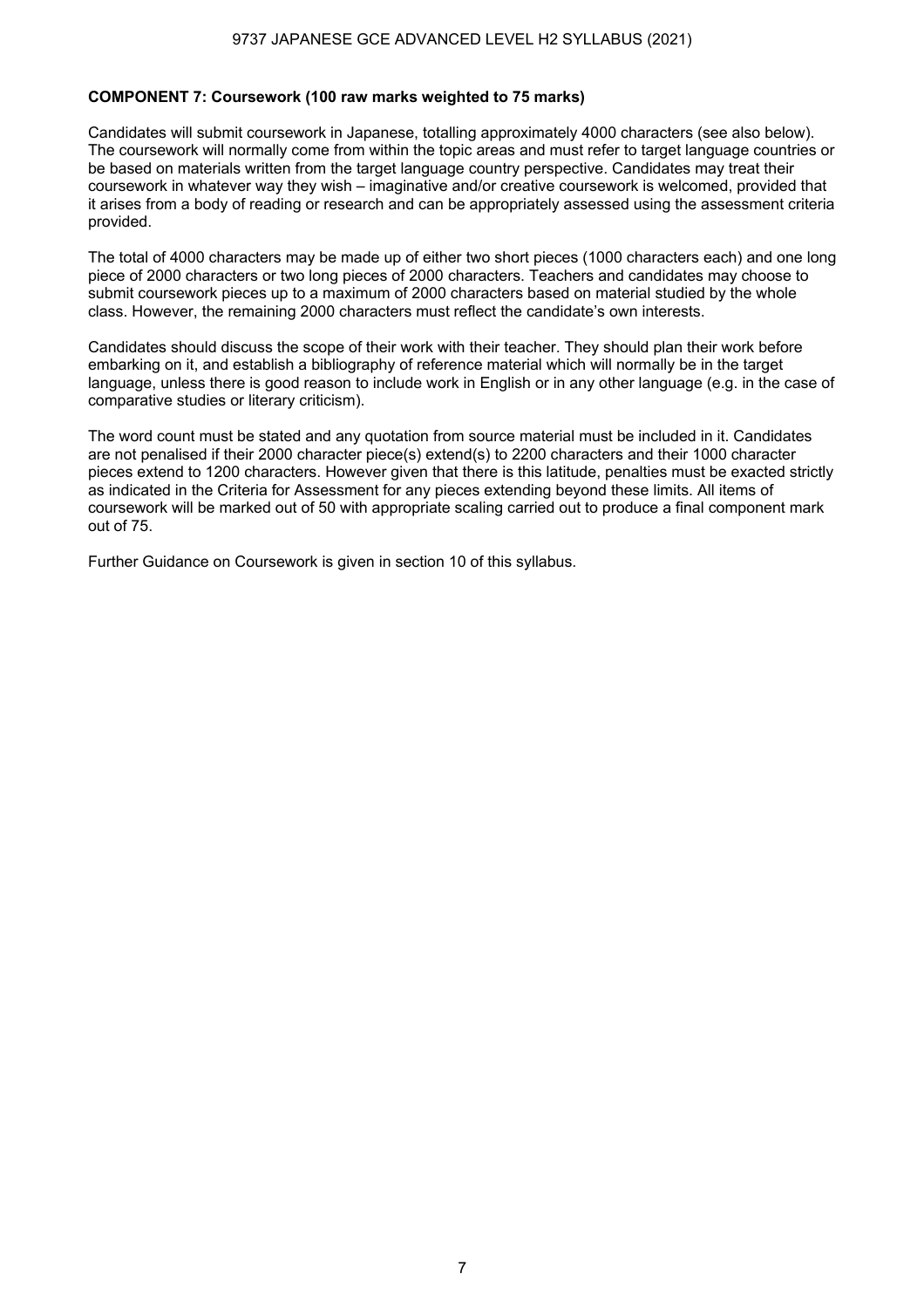## **7 FURTHER GUIDANCE ON THE USE OF THE TOPIC LIST**

Teachers are free to explore the topic areas **in any way they choose**. They may find the following examples (which are not prescriptive) a useful guide to planning courses. All these **suggestions**, and other themes chosen by the teacher from within the topic areas, should be studied with reference to countries/communities where the language is spoken.

## **Human relationships; family; generation gap; young people**

- family activities; new patterns of family relationships; the status of the elderly and responsibility for their care
- conflicts in the family circle; young people and the older generation; attitudes of young people to the family environment
- young people and their peer group; young people as a target group for advertisers and politicians

## **Patterns of daily life; urban and rural life; the media; food and drink; law and order; religion and belief; health and fitness**

- daily routine; school; the individual's way of life; living conditions
- advantages and disadvantages of urban and rural life; transport and communications; shopping; housing
- the role and influence of the media; the power of advertising
- healthy eating; fast-food; national traditions of eating and drinking
- violence and crime; drug-related crime; the role of the police; law-enforcement
- the place of religion in society; attitudes to religious belief; patterns of attendance; religious minorities
- healthy living; exercise; dieting, drugs, health care provision; stress; AIDS

### **Work and leisure; equality of opportunity; employment and unemployment; sport; free time activities; travel and tourism; education; cultural life/heritage**

- women in society and in the workforce; equality of opportunity for minority groups
- preparation for work and job opportunities; career plans; qualifications and job routines; plight of the unemployed, areas of high unemployment; demise of traditional industries; possible solutions, immigrant workers
- individual and team sports; amateur and professional sport
- value of leisure; balance between leisure and work; planning leisure time
- tourism as a modern phenomenon; friction between tourists and local inhabitants; holidays and foreign travel
- education systems and types of school; patterns of curriculum, relationship between education and training; further and higher education provision; examinations
- the world of the arts; significant figures and trends in the arts; the place of culture and the arts in the life of the nation

## **War and peace; the developing world**

- conflicts in the world: ethnic, religious, ideological
- problems of developing countries; future trends

## **Medical advances; scientific and technological innovation**

- advances in the treatment of disease; ethical issues of medical and other technologies
- cloning; genetic modifications; modern communications systems

## **Environment, pollution, conservation**

- the individual in his/her surroundings; effect of environment on individuals; protest action to protect one's locality; ways of contributing to environmental awareness
- global warming; acid rain; air pollution; water pollution; noise pollution; destruction of rain forests; damage to animal world; solutions and cost implications
- saving endangered species and landscapes

## **Contemporary aspects of the country/ies where the language is spoken**

• political, regional, social issues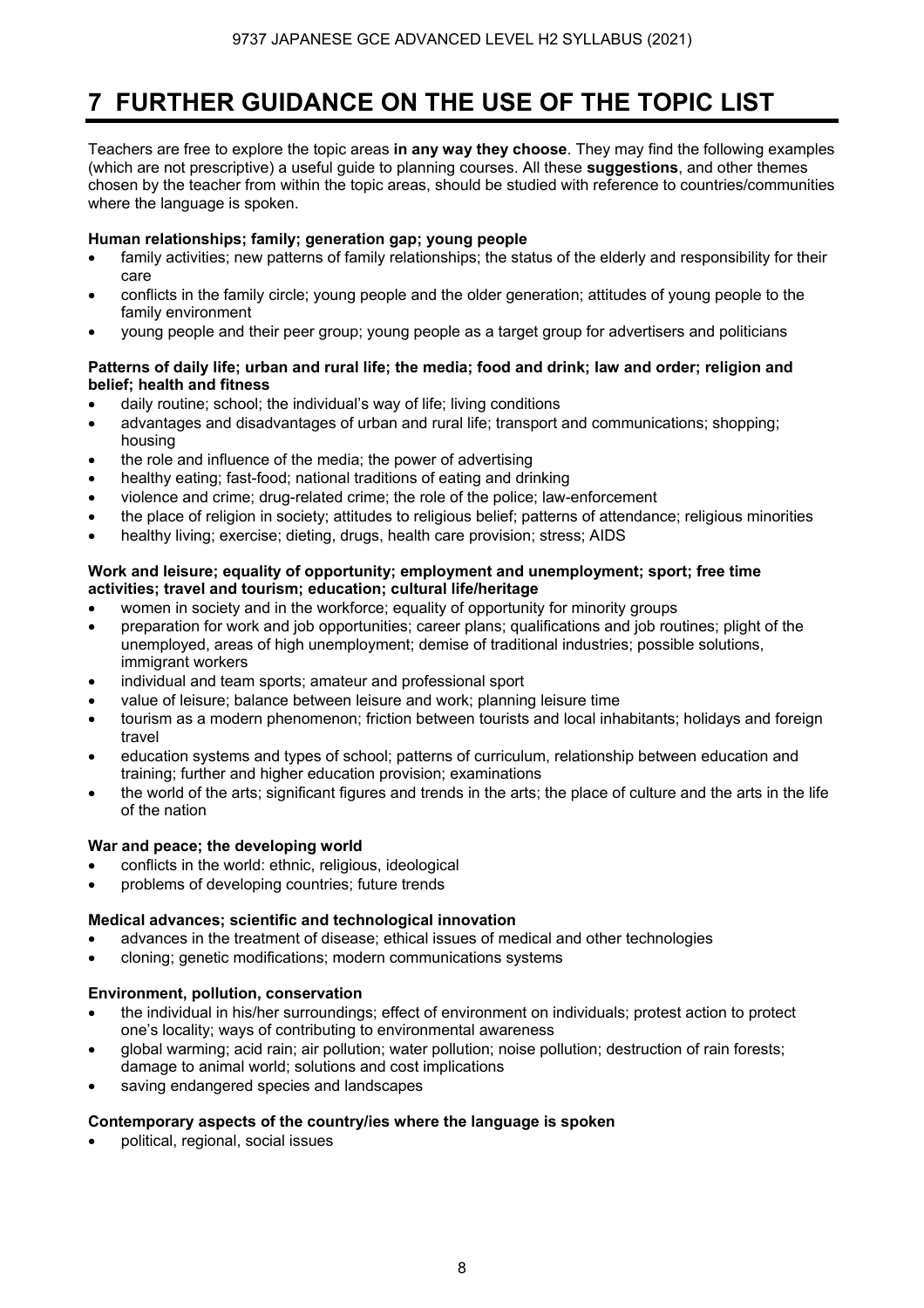## **8 MARK SCHEMES**

## **COMPONENT 1: Speaking**

## **Section 1: Presentation**

The presentation will be marked out of 20 marks: Content/Presentation 10; Pronunciation/Intonation 5; Language 5.

Candidates who make no reference to the contemporary society or cultural heritage of a country where Japanese is spoken will have their mark for content/presentation halved.

|         | <b>Content/Presentation</b><br>Knowledge of facts; ability to<br>express opinions and raise<br>issues for discussion.                                                                                                  |                | <b>Pronunciation/Intonation</b>                                                                                                        |                         | Language                                                                                                                                                                      |
|---------|------------------------------------------------------------------------------------------------------------------------------------------------------------------------------------------------------------------------|----------------|----------------------------------------------------------------------------------------------------------------------------------------|-------------------------|-------------------------------------------------------------------------------------------------------------------------------------------------------------------------------|
|         | 9-10 Full and well organised<br>coverage of the topic;<br>ideas and opinions<br>included as well as factual<br>points; lively presentation;<br>examiner's interest<br>sustained.                                       | $5\phantom{1}$ | Outstanding pronunciation<br>and intonation; an<br>occasional slight mistake<br>or hesitation. Not<br>necessarily a native<br>speaker. | 5                       | Has a very good feeling for<br>the language; speaks<br>fluently and accurately;<br>shows good use of relevant<br>idiom and uses a wide range<br>of structures and vocabulary. |
| $7 - 8$ | Good exposition and sound<br>organisation of the topic;<br>makes relevant factual<br>points though may be less<br>good in ideas and opinions;<br>presentation somewhat<br>stilted though keeps<br>examiner's interest. | 4              | Good pronunciation,<br>makes a fair attempt at<br>correct intonation and<br>expression; some mistakes<br>and/or hesitation.            | $\overline{\mathbf{4}}$ | Speaks fairly fluently and<br>accurately; uses idiom with a<br>reasonable range of<br>structures and vocabulary.                                                              |
| $5-6$   | Adequate exposition of the<br>topic; few ideas or<br>opinions; evidence of<br>preparation but<br>presentation pedestrian.                                                                                              | 3              | A fair degree of accuracy in<br>pronunciation; quite a<br>number of errors; some<br>attempt at intonation and<br>expression.           | 3                       | May speak with hesitation;<br>adequate range of structures<br>and vocabulary; no<br>ambiguity of meaning.                                                                     |
| $3 - 4$ | Material thin; rambling,<br>repetitious; hardly any<br>ideas or opinions; in<br>danger of losing the<br>examiner's interest.                                                                                           | $\mathbf{2}$   | Intelligible but shows<br>marked influence of mother<br>tongue and very many<br>errors of pronunciation.                               | $\mathbf{2}$            | Marked hesitation; limited<br>range of structures and<br>vocabulary; leading to some<br>ambiguity of meaning.                                                                 |
| $0 - 2$ | Very little factual<br>information; material<br>irrelevant; vague,<br>arguments incoherent; little<br>effort at presentation.                                                                                          |                | 0-1 Very poor; many gross<br>errors; frequently<br>incomprehensible.                                                                   |                         | 0-1 Very marked hesitation;<br>severe limitations of<br>structures and vocabulary;<br>thought processes basically<br>influenced by mother tongue.                             |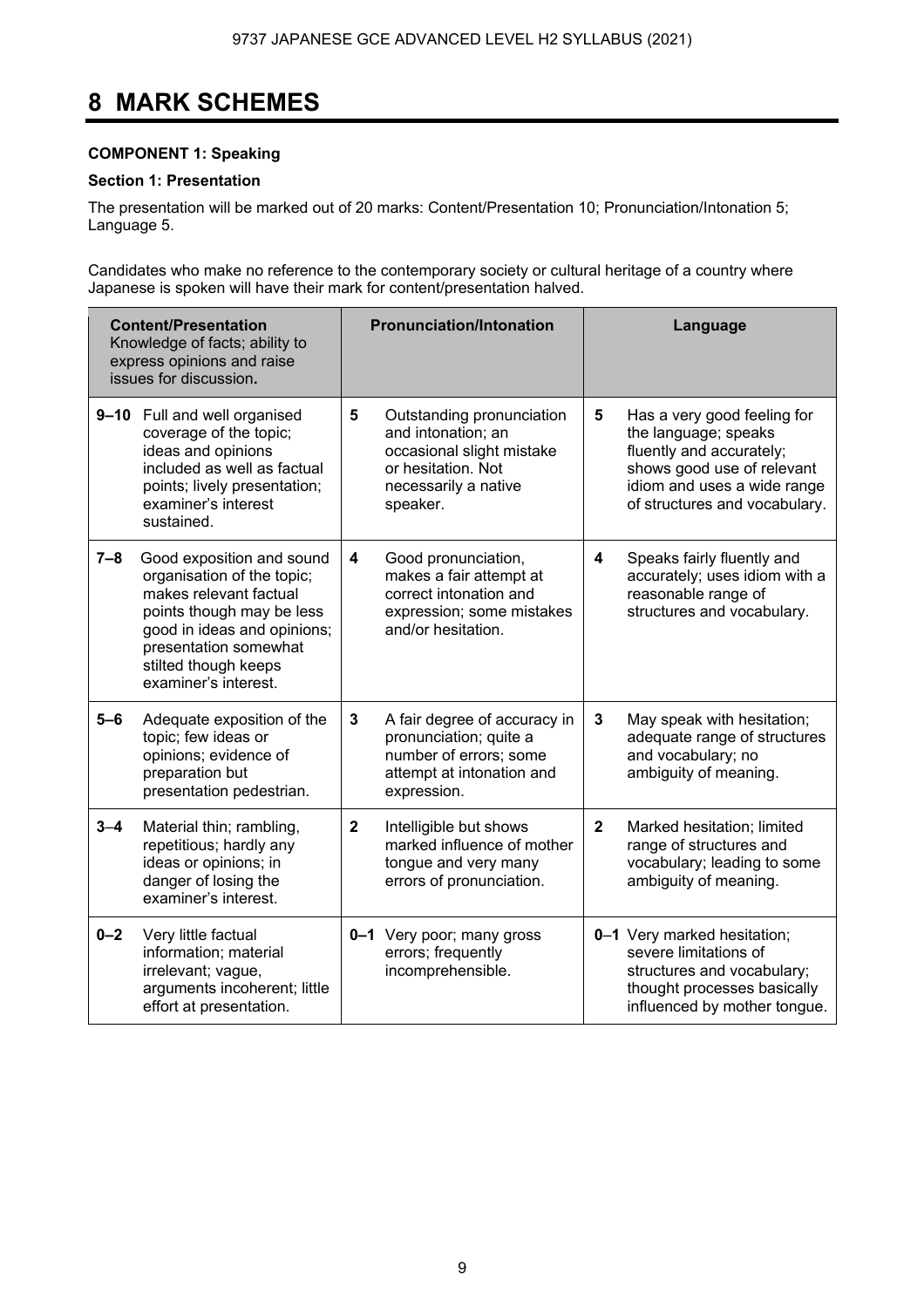## **Section 2: Topic Conversation and Section 3: General Conversation**

Examiners will mark out of 40 for each part: Comprehension and Responsiveness (10 marks), Accuracy (10 marks), Feel for the Language (10 marks), Range of Vocabulary and Structures (total out of 10, divided between Providing Information and Opinions and Seeking Information and Opinions – see below).

| <b>Comprehension and</b><br><b>Responsiveness</b>                                                                                                                                                                   | <b>Accuracy</b>                                                                                                                                                   | <b>Feel for the Language</b>                                                                                                                                                       |
|---------------------------------------------------------------------------------------------------------------------------------------------------------------------------------------------------------------------|-------------------------------------------------------------------------------------------------------------------------------------------------------------------|------------------------------------------------------------------------------------------------------------------------------------------------------------------------------------|
| 9-10 Very good<br>No problems of comprehension. Prompt<br>response to examiner's questions. Very<br>forthcoming in developing topics: able to<br>guide the discussion, offering/seeking<br>opinions as appropriate. | 9-10 Very good<br>Consistently accurate. Only occasional<br>minor slips.                                                                                          | 9-10 Very good<br>Has a very good feeling for the language<br>and is able to express concepts fluently in<br>appropriate idiom. Negligible influence from<br>the mother tonque.    |
| 7-8 Good<br>Few problems of comprehension.<br>Responds readily and without undue<br>hesitation. Reasonably forthcoming but<br>tends to follow examiner's lead.                                                      | 7-8 Good<br>Accuracy generally good, with more<br>frequent errors than in the very best<br>candidates. Shows a sound basic<br>understanding of grammatical usage. | Good<br>$7 - 8$<br>Has a very good feeling for the language.<br>Shows competent use of relevant idiom.<br>Avoids significant influence from mother<br>tongue.                      |
| 5-6 Satisfactory<br>Understands questions on basic<br>situations and concepts, but has<br>difficulty with more complicated ideas.<br>Some delay in response. Needs<br>encouragement to develop topics.              | 5-6 Satisfactory<br>Accuracy indicates a measure of<br>competence but with some obvious and<br>significant gaps in grammatical usage.                             | Satisfactory<br>$5 - 6$<br>Feeling for the language evident with some<br>occasional use of relevant idiom. Thought<br>processes and expression are influenced by<br>mother tonque. |
| 3-4 Weak<br>Has general difficulty in understanding.<br>Limited response to questions on the<br>majority of topics raised.                                                                                          | $3 - 4$<br>Weak<br>Generally inaccurate use of the language.                                                                                                      | Weak<br>$3 - 4$<br>Has scant feeling for the foreign idiom.<br>Generally translates literally from the mother<br>tongue.                                                           |
| $0-2$ Poor<br>Severe problems of comprehension.<br>Very marked hesitation. Limited<br>responsiveness.                                                                                                               | $0 - 2$<br>Poor<br>No grasp of grammatical accuracy. Errors<br>constant and repeated.                                                                             | $0 - 2$<br>Poor<br>Has no feeling for the foreign language.                                                                                                                        |

## **Range of Vocabulary and Structures**

| <b>Providing Information and Opinions</b>                                                                                                 | Seeking Information and Opinions*                                                                                                                                                                                                               |
|-------------------------------------------------------------------------------------------------------------------------------------------|-------------------------------------------------------------------------------------------------------------------------------------------------------------------------------------------------------------------------------------------------|
| Very good<br>5.<br>Extensive range of appropriate<br>vocabulary. Able to use a wide range of<br>structures with confidence.               | Very good<br>5<br>More than one question asked with confidence. Spontaneous or prompted, but arising<br>out of conversation and relevant to topic under discussion.<br>High level of accuracy, using a range of question forms.                 |
| 4 Good<br>Has sufficient range of vocabulary and<br>structures to handle reasonably mature<br>subjects.                                   | Good<br>4<br>Asks more than one question confidently. Spontaneous or prompted, but arising out of<br>conversation and relevant to topic under discussion.<br>Questions largely accurate, but forms may be limited.                              |
| 3 Satisfactory<br>Limited expression of ideas (but not<br>ambiguity) caused by limitations in range<br>of vocabulary and some structures. | Satisfactory<br>3<br>Capable of asking a minimum of one question. Spontaneous or prompted, but arising<br>out of conversation and relevant to topic under discussion.<br>Has difficulty in formulating questions, but questions comprehensible. |
| 2 Weak<br>Severe limitations of vocabulary and<br>structures restrict discussion to a very<br>basic level.                                | Weak<br>$\overline{2}$<br>Severe limitations in asking questions – possibly one question only.<br>Question(s) will probably not arise naturally or be relevant to the topic under discussion<br>Question(s) difficult to understand.            |
| 0-1 Poor<br>Very restricted vocabulary. Only simple<br>sentences and no variety of structure.                                             | 0-1 Poor<br>Questions attempted, but incomprehensible. (1)<br>No questions, even when prompted. (0)                                                                                                                                             |

\* In the case of candidates who do not ask any questions by the end of the Topic Conversation, examiners must prompt by asking *Do you have any questions to ask of me?* in the appropriate language. The same prompt should be used at the end of the General Conversation. Candidates will not be penalised for being prompted in this way.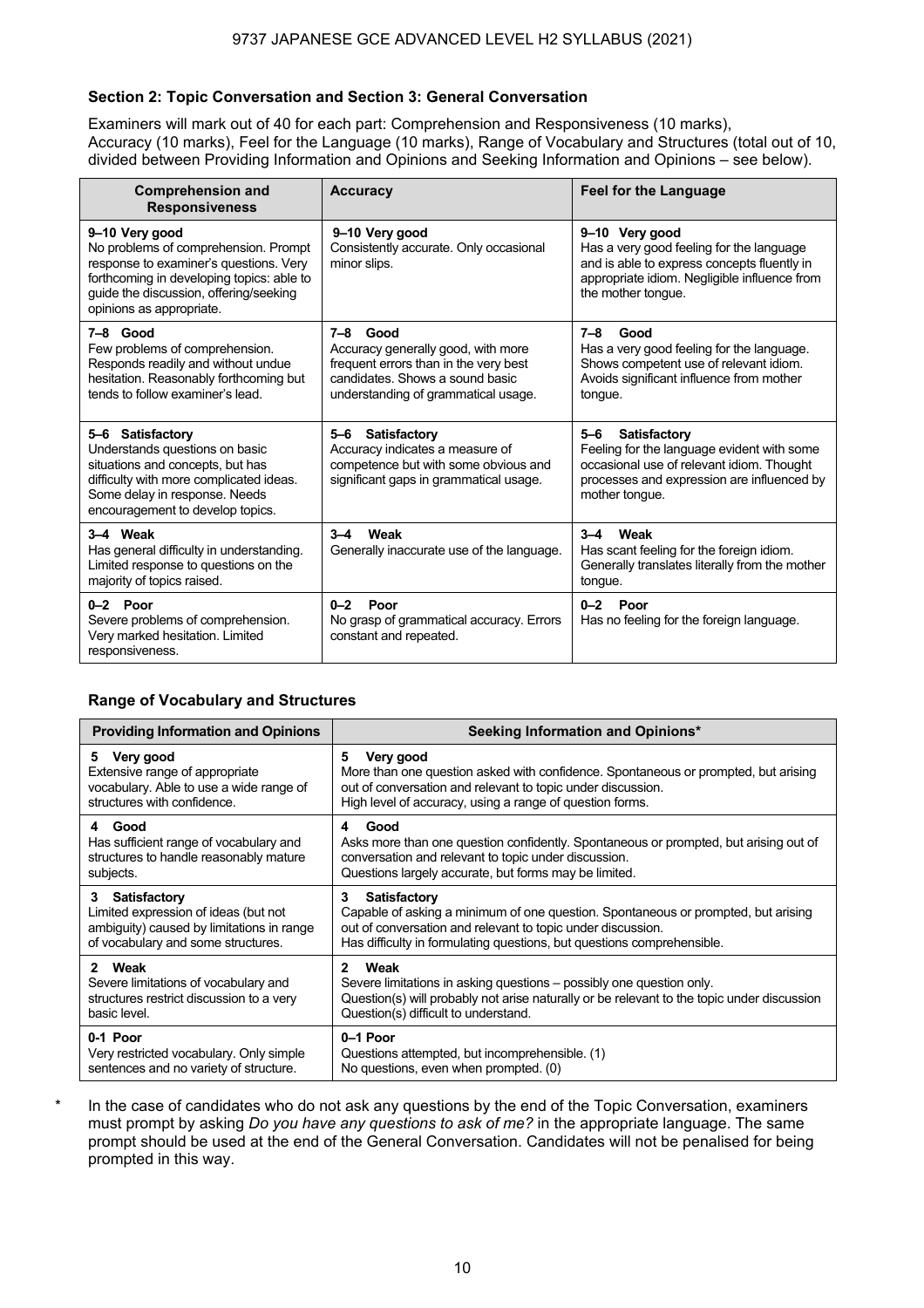## **COMPONENT 2: Reading and Writing**

### **Quality of Language: Accuracy (for questions 3, 4 and 5)**

| 5              | Very good<br>Consistently accurate. Only very few errors of minor significance. Accurate use of more complex structures (verb<br>forms, tenses, prepositions, word order).                                   |
|----------------|--------------------------------------------------------------------------------------------------------------------------------------------------------------------------------------------------------------|
| 4              | Good<br>Higher incidence of error than above, but clearly has sound grasp of the grammatical elements in spite of lapses.<br>Some capacity to use accurately more complex structures.                        |
| 3              | Sound<br>Fair level of accuracy. Common tenses and regular verbs mostly correctly formed. Some problems in forming<br>correct agreement of adjectives. Difficulty with irregular verbs, use of prepositions. |
| $\overline{2}$ | <b>Below average</b><br>Persistent errors in tenses and verb forms. Prepositions frequently incorrect. Recurrent errors in agreement of<br>adjectives.                                                       |
|                | 0-1 Poor<br>Little or no evidence of grammatical awareness. Most constructions incomplete or incorrect. Consistent and<br>repeated error.                                                                    |

## **Additional marking guidance for Quality of Language – Questions 3 and 4**

The five marks available for Quality of Language are awarded **globally** for the whole performance on each set of answers.

A concise answer, containing all mark-bearing components for Content is scored on the full range of marks for language, i.e. length does not determine the Quality of Language mark.

**Answers scoring 0 for Content** cannot contribute to the overall Quality of Language mark.

Identify the answer(s) scoring 0 for Content in the whole set of answers. Then add together the number of Content marks available for each of these questions and reduce the Quality of Language mark according to the following table:

| Total Content marks available on questions where<br>a candidate scores 0 | <b>Reduce Quality of Language mark by:</b> |
|--------------------------------------------------------------------------|--------------------------------------------|
| $2 - 3$                                                                  |                                            |
| $4 - 5$                                                                  |                                            |
| $6 - 7$                                                                  |                                            |
| $8 - 14$                                                                 |                                            |
| 15                                                                       | 5                                          |

**Note**: A minimum of one mark for Quality of Language should be awarded if there are any Content marks at all (i.e. 0 Quality of Language marks only if 0 Content marks).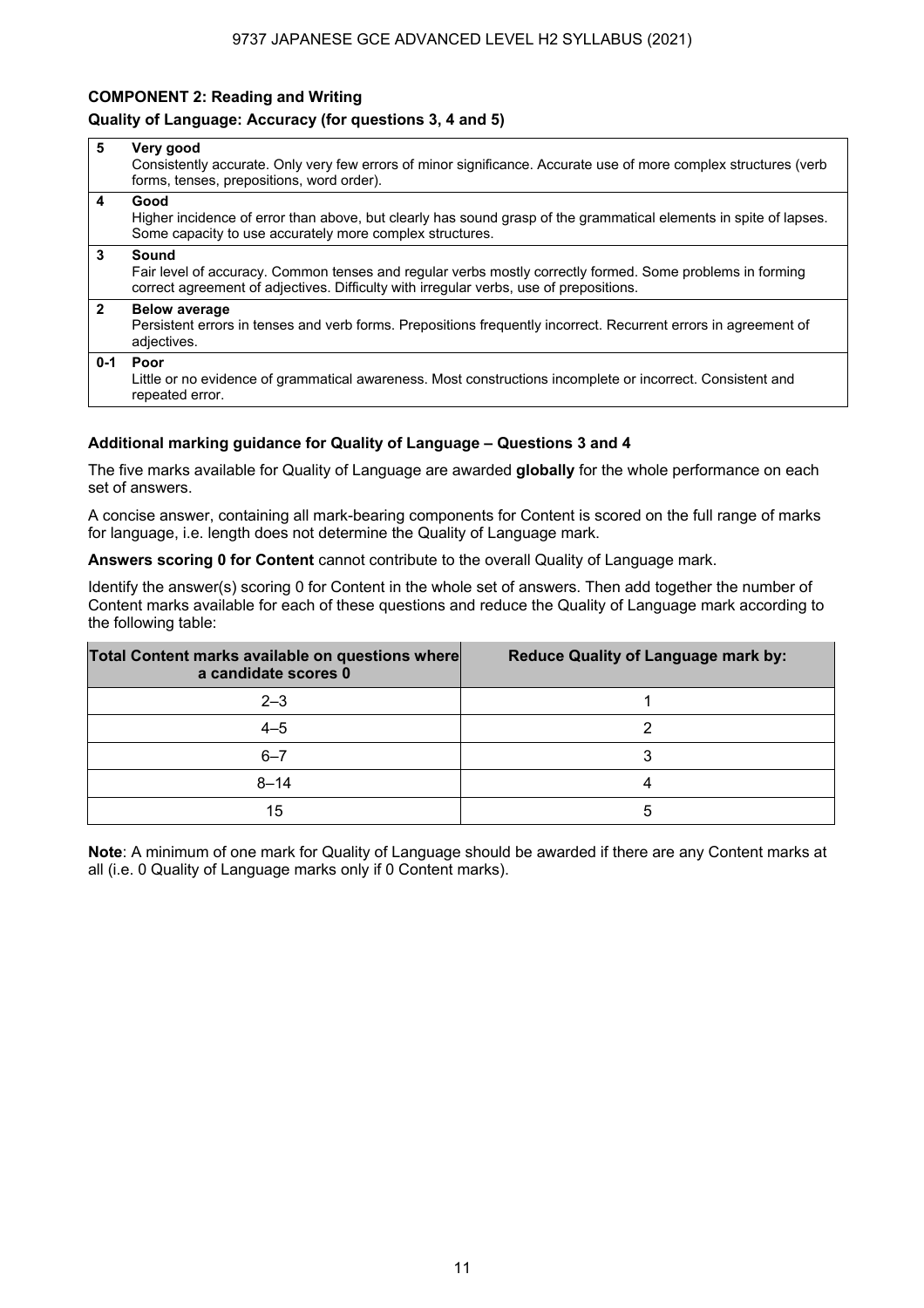## **Response to the text (for question 5)**

Mark like a mini-essay according to the variety and interest of the opinions and views expressed, the response to the original text stimulus and the ability to express a personal point of view. Further, more detailed guidance for particular questions will be given to examiners.

| 5            | Very good<br>Varied and interesting ideas, showing an element of flair and imagination, a capacity to express a personal point<br>of view.                                        |
|--------------|-----------------------------------------------------------------------------------------------------------------------------------------------------------------------------------|
| 4            | Good<br>Not the flair and imagination of the best candidates, but work still shows an ability to express a range of ideas,<br>maintain interest and respond to the issues raised. |
| 3            | Sound<br>A fair level of interest and ideas. May concentrate on a single issue, but there is still a response to ideas in the<br>text.                                            |
| $\mathbf{2}$ | <b>Below average</b><br>Limited range of ideas; rather humdrum. May disregard the element of response to the text, and write a largely<br>unrelated free-composition.             |
| $0 - 1$      | Poor<br>Few ideas to offer on the theme. Banal and pedestrian. No element of personal response to the text. Repeated<br>error.                                                    |

### **COMPONENT 3: Essay**

| <b>Language</b> (out of 24)                                                                                                               | <b>Content</b> (out of 16)                                                                                                                                         |
|-------------------------------------------------------------------------------------------------------------------------------------------|--------------------------------------------------------------------------------------------------------------------------------------------------------------------|
| 21-24 Very good<br>Confident use of complex sentence patterns, generally<br>accurate, extensive vocabulary, good sense of idiom.          | 14-16 Very good<br>Detailed, clearly relevant and well illustrated; coherently<br>argued and structured.                                                           |
| 16-20 Good<br>Generally sound grasp of grammar in spite of quite a few<br>lapses; reads reasonably; some attempt at varied<br>vocabulary. | 11-13 Good<br>Sound knowledge and generally relevant; some ability to<br>develop argument and draw conclusions.                                                    |
| 10-15 Adequate<br>A tendency to be simple, clumsy or laboured; some degree<br>of accuracy; inappropriate use of idiom.                    | Adequate<br>7–10<br>Some knowledge, but not always relevant; a more limited<br>capacity to argue.                                                                  |
| $5 - 9$<br>Poor<br>Consistently simple or pedestrian sentence patterns with<br>persistent errors; limited vocabulary.                     | $3 - 6$<br>Poor<br>Some attempt at argument, tends to be sketchy or<br>unspecific; little attempt to structure an argument; major<br>misunderstanding of question. |
| $0 - 4$<br>Very poor<br>Only the simplest sentence patterns, little evidence of<br>grammatical awareness, very limited vocabulary.        | $0 - 2$<br>Very poor<br>Vague and general, ideas presented at random.                                                                                              |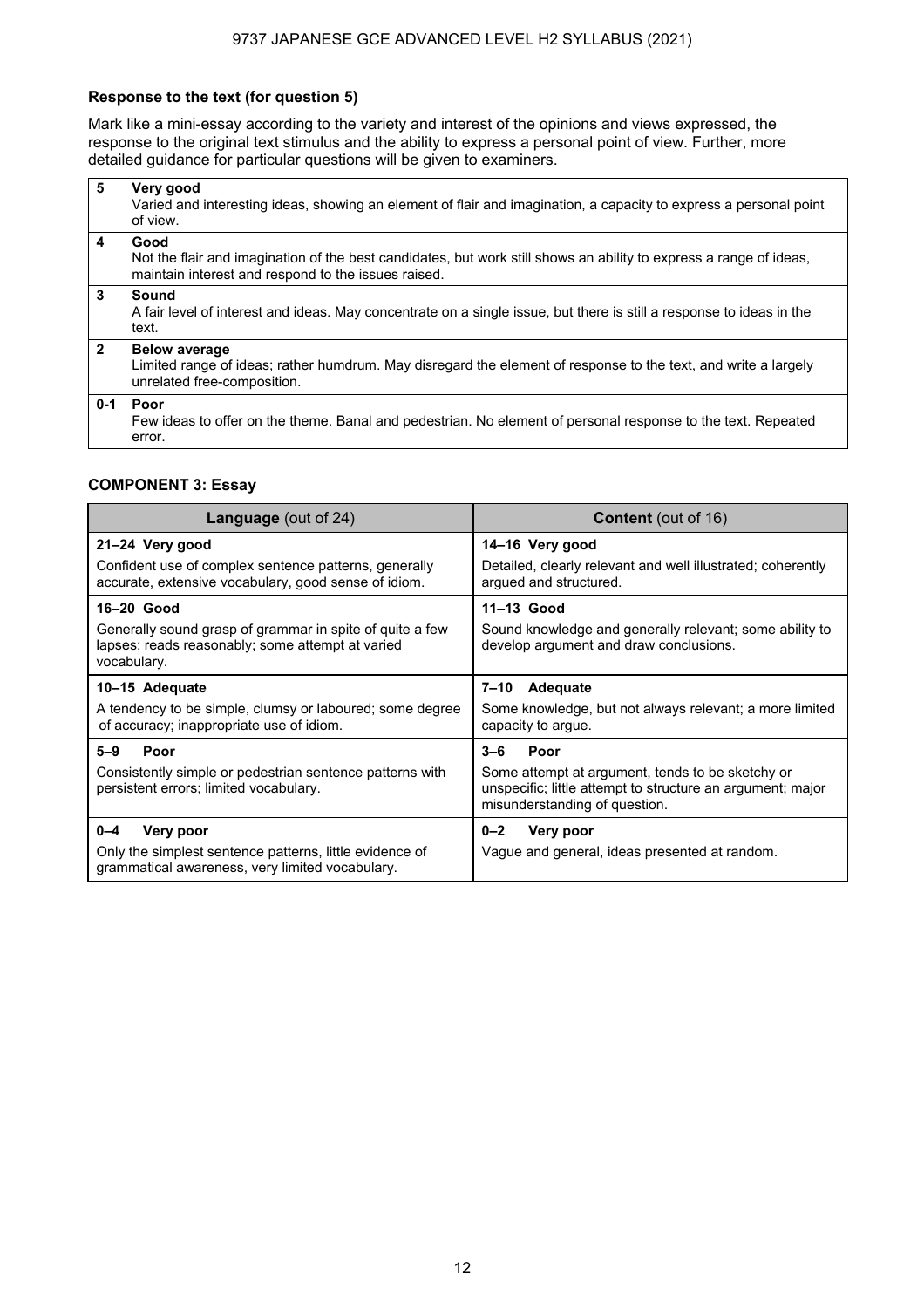## **COMPONENT 5: Listening**

## **Quality of Language: Accuracy (for each extended piece in Section 2)**

| 5              | Very good<br>High and consistent levels of accuracy. Only minor errors and slips in spelling and agreements and virtually no<br>problems with transcriptions from the spoken word.                                        |
|----------------|---------------------------------------------------------------------------------------------------------------------------------------------------------------------------------------------------------------------------|
| 4              | Good<br>Accuracy generally quite consistent, but quite a number of minor errors in spelling and agreements and one or two<br>more serious lapses in transcriptions from the spoken word.                                  |
| 3              | Adequate<br>Shows evidence of fair understanding of grammatical usage but performance is likely to be patchy and<br>inconsistent. Still recurrent errors in spelling, agreements and transcriptions from the spoken word. |
| $\overline{2}$ | Poor<br>Evidence of gaps in basic grammar. Frequent errors of an elementary kind, in spelling, agreements and<br>transcriptions from the spoken word.                                                                     |
| $0 - 1$        | Very poor<br>Little evidence of grammatical awareness. Persistent serious and elementary errors in spelling, agreements and<br>transcriptions from the spoken word.                                                       |

## **COMPONENT 7: Coursework**

## **A Content (25 marks)**

| $21 - 25$ | Outstanding work of exceptionally high guality. The content is well thought-out, wide-ranging in treatment and<br>based on intelligent use of sources. There is a considerable degree of personal involvement in the material<br>and a high level of interest is maintained for the reader. There may be original ideas and a marked capacity<br>to evaluate the evidence and draw conclusions from the material presented. |
|-----------|-----------------------------------------------------------------------------------------------------------------------------------------------------------------------------------------------------------------------------------------------------------------------------------------------------------------------------------------------------------------------------------------------------------------------------|
| $16 - 20$ | Very good work. The content is quite well thought-out with a good range of treatment and there is good use<br>of a range of sources, where appropriate. There is a significant degree of personal involvement, and the<br>content retains the interest of the reader. There is some capacity to evaluate evidence and draw conclusions<br>from the material presented.                                                      |
| $11 - 15$ | Commendable. The content is satisfactory but more obviously derivative than in the two higher categories.<br>The student is interested in the subject, but has not been able fully to transmit this interest to the reader. Use<br>of source material is adequate. The subject has been understood but the information given is not really<br>evaluated and there is no real capacity to draw conclusions.                  |
| $6 - 10$  | There are serious omissions in the content, and the use of sources is very derivative, though not exactly<br>plagiaristic. The student seems to have little real involvement in the subject, and the general impression on<br>the reader is flat and uninteresting. There is a good deal of irrelevance and no capacity to evaluate evidence<br>or draw conclusions.                                                        |
| $0 - 5$   | Very thin content, full of omissions and irrelevance. No real interest or involvement on the part of the student.                                                                                                                                                                                                                                                                                                           |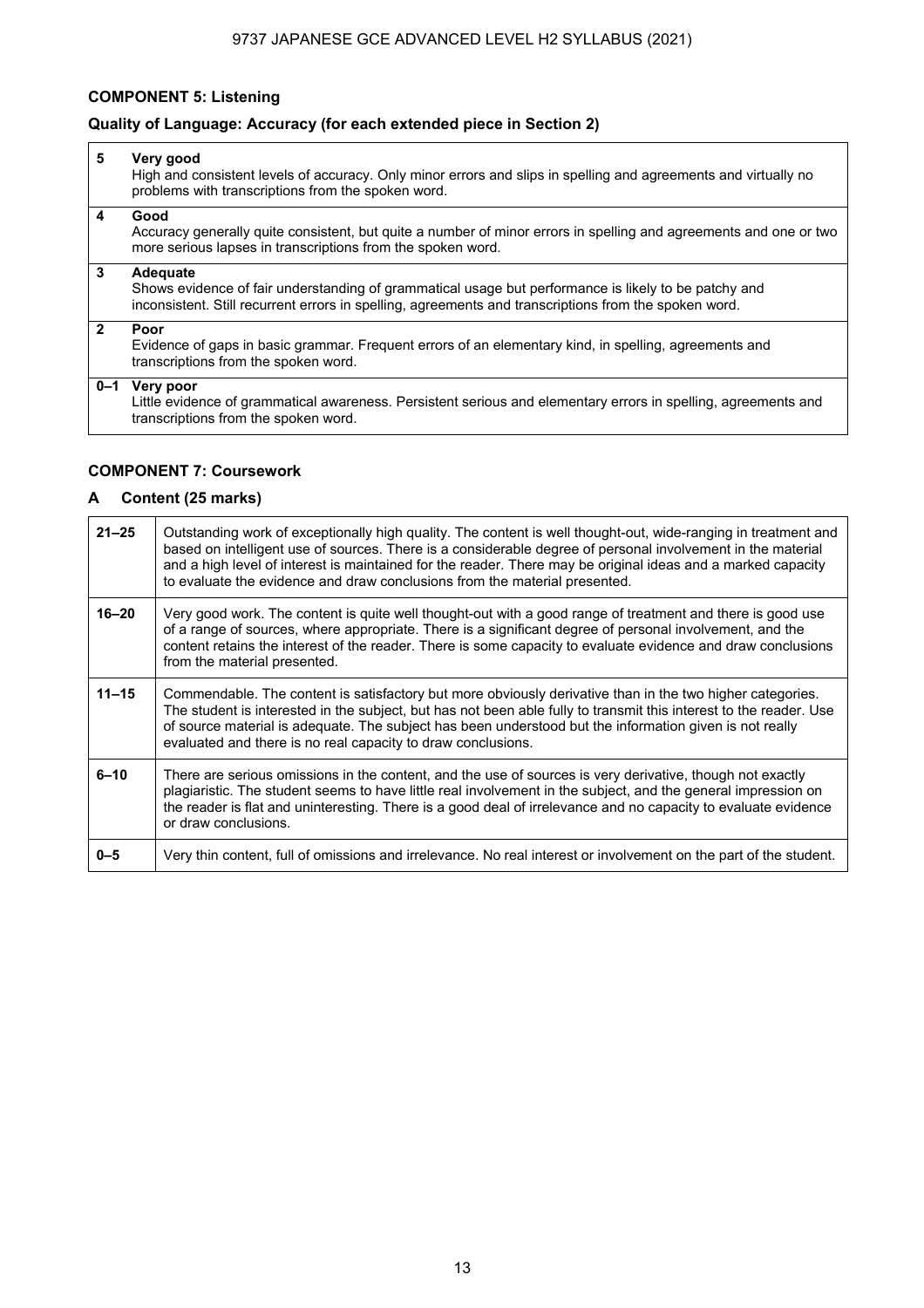## **B Structure and Development (10 marks)**

Where essays exceed the word limit (1200 for the shorter pieces and 2200 for the longer pieces), candidates will be placed no higher than in the Below Average category (2-3) in this section.

| $9 - 10$ | Outstanding. The work is exceptionally well structured, showing excellent development of ideas and clear<br>logical links between sections. There is balance between the parts and a considerable capacity to select,<br>organise and sequence the material is demonstrated.                                                     |
|----------|----------------------------------------------------------------------------------------------------------------------------------------------------------------------------------------------------------------------------------------------------------------------------------------------------------------------------------|
| $7 - 8$  | Good. Well structured with some balance and clear ability to make logical links and develop ideas. Evidence<br>of the capacity to select, organise and sequence the material and the clear ability to make logical links and<br>develop ideas.                                                                                   |
| $4 - 6$  | Satisfactory. There is some evidence of structure in the work, but it lacks a clearly developed line of thought,<br>and may be unbalanced in its treatment of some aspects of the subject. Some faults in the organisation and<br>sequencing of material e.g. there may be some paragraphs which show no relation to each other. |
| $2 - 3$  | Below Average. Inadeguately or haphazardly structured with no clear development of ideas and faulty<br>sequencing of material or excessive length (see above).                                                                                                                                                                   |
| $0 - 1$  | Poor. Slapdash and disorganised.                                                                                                                                                                                                                                                                                                 |

## **C Use of Language (10 marks)**

Accuracy is not a concern in this part of the assessment of language.

| $9 - 10$ | Outstanding. Highly fluent and confident use of language. Wide range and variety of lexis and sentence<br>structure and appropriate use of idiom. Meaning conveyed with complete clarity. The best work one could<br>expect from an A-Level candidate. Despite use of sources, this is very much the candidate's own work. |
|----------|----------------------------------------------------------------------------------------------------------------------------------------------------------------------------------------------------------------------------------------------------------------------------------------------------------------------------|
| $7 - 8$  | Good. Fluent use of language with a good range of lexis and some capacity to handle complex sentences.<br>Meaning conveyed without difficulty. Clearly the candidate's own work, though some interference from<br>sources.                                                                                                 |
| $4 - 6$  | Satisfactory. A reasonable attempt to express him/herself, but somewhat limited in fluency and range of lexis.<br>Uses relatively straightforward sentence construction, and leans rather heavily on the language of the source<br>materials. Meaning conveyed in general but with some ambiguity.                         |
| $2 - 3$  | <b>Either</b> reads like translated English with no evidence of fluency and with very limited lexis and range of<br>sentence structure.<br>Or highly sophisticated "foreign language" clearly drawn largely from source materials with little intervention<br>by the candidate.                                            |
| $0 - 1$  | <b>Either</b> command of the foreign language is not adequate to convey meaning in handling a topic at this level<br>of difficulty. Limited lexis, only simple sentence structure used.<br><b>Or</b> almost wholly derivative and plagiarised.                                                                             |

## **D Accuracy of Language (5 marks)**

This mark out of 5 should be given for the accuracy in the use of tenses, agreements, word order, spelling etc.

| 5       | Outstanding          | Only minimal errors.                                              |
|---------|----------------------|-------------------------------------------------------------------|
| 4       | <b>Very Good</b>     | Some errors, but not serious in nature.                           |
|         | Average              | Some serious errors, but these do not mar the general impression. |
|         | <b>Below Average</b> | Many serious errors.                                              |
| $0 - 1$ | Poor                 | Language consistently marred by serious errors.                   |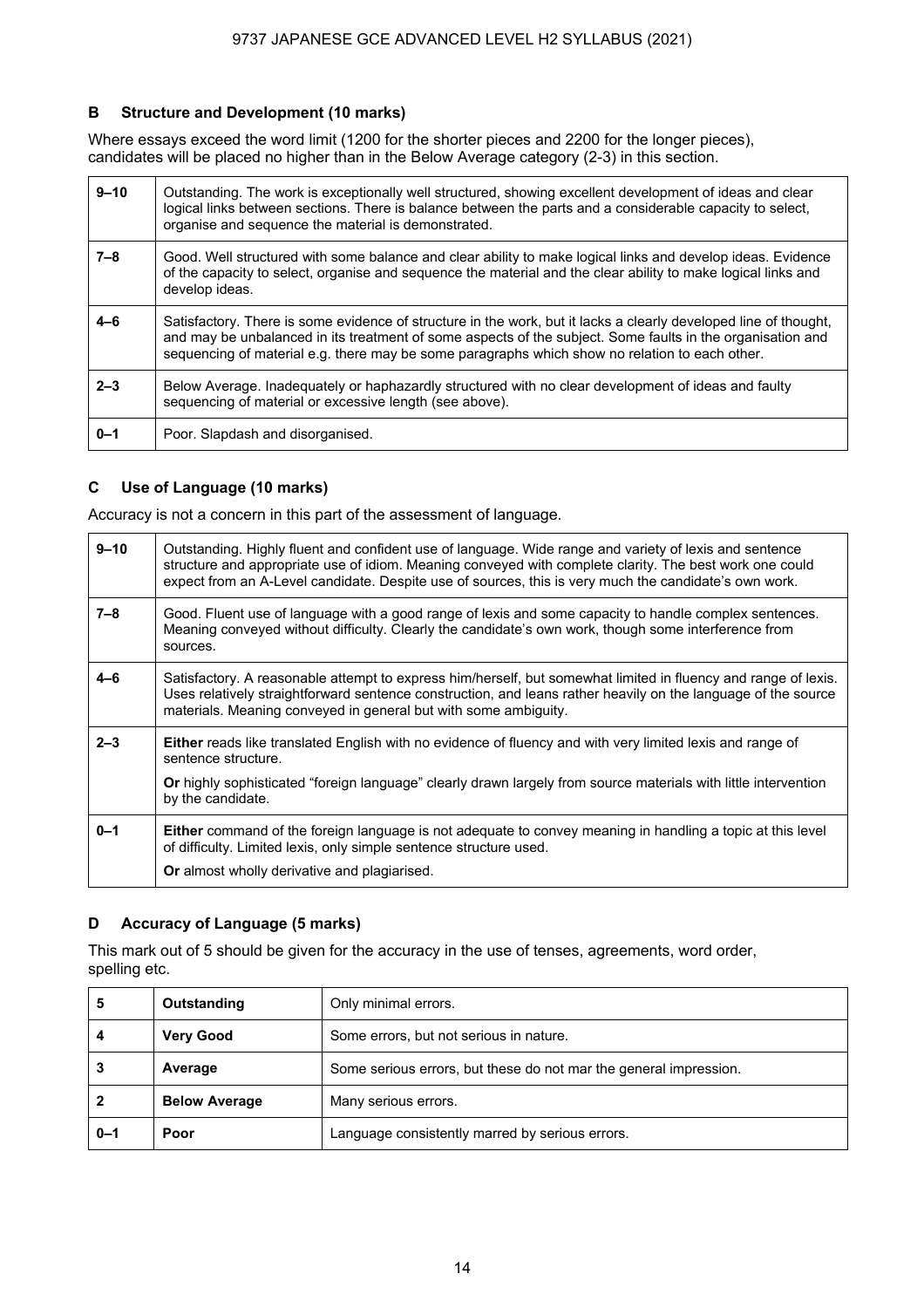## **9 ADMINISTRATIVE GUIDANCE ON THE SPEAKING TEST**

This guidance should be read in conjunction with the appropriate component description and mark scheme.

### **GENERAL INSTRUCTIONS**

#### **Absentees**

Candidates who do not attend examinations must be shown on the mark sheet as 'absent'. If the examiner knows that they have withdrawn from the examination s/he should indicate this on the mark sheet. If a candidate is absent because of illness and the examiner makes arrangements to test him/her later at another Centre, this should be noted. Care must be taken to ensure that the marks for any candidate who is transferred and examined at a Centre other than his/her own are entered on one of the blank sheets provided, along with the candidate's full name and candidate number and the name of the school being quoted.

### **Additional candidates**

If any candidate is presented for examination whose name is not on the entry form, s/he should be examined in the normal way and a separate mark sheet should be made out, bearing name, candidate number and marks.

## **CONDUCT OF THE SPEAKING TEST**

Candidates must be examined singly. In order to put candidates at their ease when they enter the room, the examiner should smile and indicate where the candidate should sit. A good examiner will usually send a candidate out of the interview smiling, no matter how good or bad the performance has been.

There should be no smoking in the examination room.

Other recommendations: do not walk about or distract candidates in any way (e.g. by doodling or fiddling with papers, etc.); always appear interested, even in mundane matters; never show undue surprise, impatience or mockery; never correct a candidate.

## **ADMINISTRATIVE ARRANGEMENTS**

## **1 Dates**

 The speaking tests take place before the main examination period. Dates for speaking tests are arranged locally.

 Dates are given for the completion of the speaking tests and for the receipt of mark sheets and recordings at Cambridge (see paragraph 5). It is important that these dates are adhered to in order to allow sufficient time for moderation.

## **2 Appointment of examiners**

SEAB will appoint the examiner and make arrangements for candidates to be tested.

## **3 Size of sample**

 Each examiner will be required to record a sample of candidates from each Centre at which he or she examines (where examiners examine at more than one Centre, only one sample is required). The examiner is asked to select and record six candidates, covering as wide a range of ability as possible. The candidates selected should be spread as evenly as possible across the range of marks (2 good, 2 middling, 2 weak). This will enable Cambridge to check accurately the standard of assessment. The recording should be carried out in accordance with the instructions headed 'Recording of Candidates' (see paragraph 7).

## **4 The Working Mark Sheet**

- **(a)** The **Working Mark Sheet** is intended as a working document, on which the marks should be completed at the time of the conduct of the test, as specified in the Marking Instructions. Be very careful to check all additions. A copy of the Working Mark Sheet is included in this syllabus and should be photocopied by teachers/examiners for use in the examination, as required.
- **(b)** SEAB will instruct Centres on the procedures for the onward transmission of marks to Cambridge.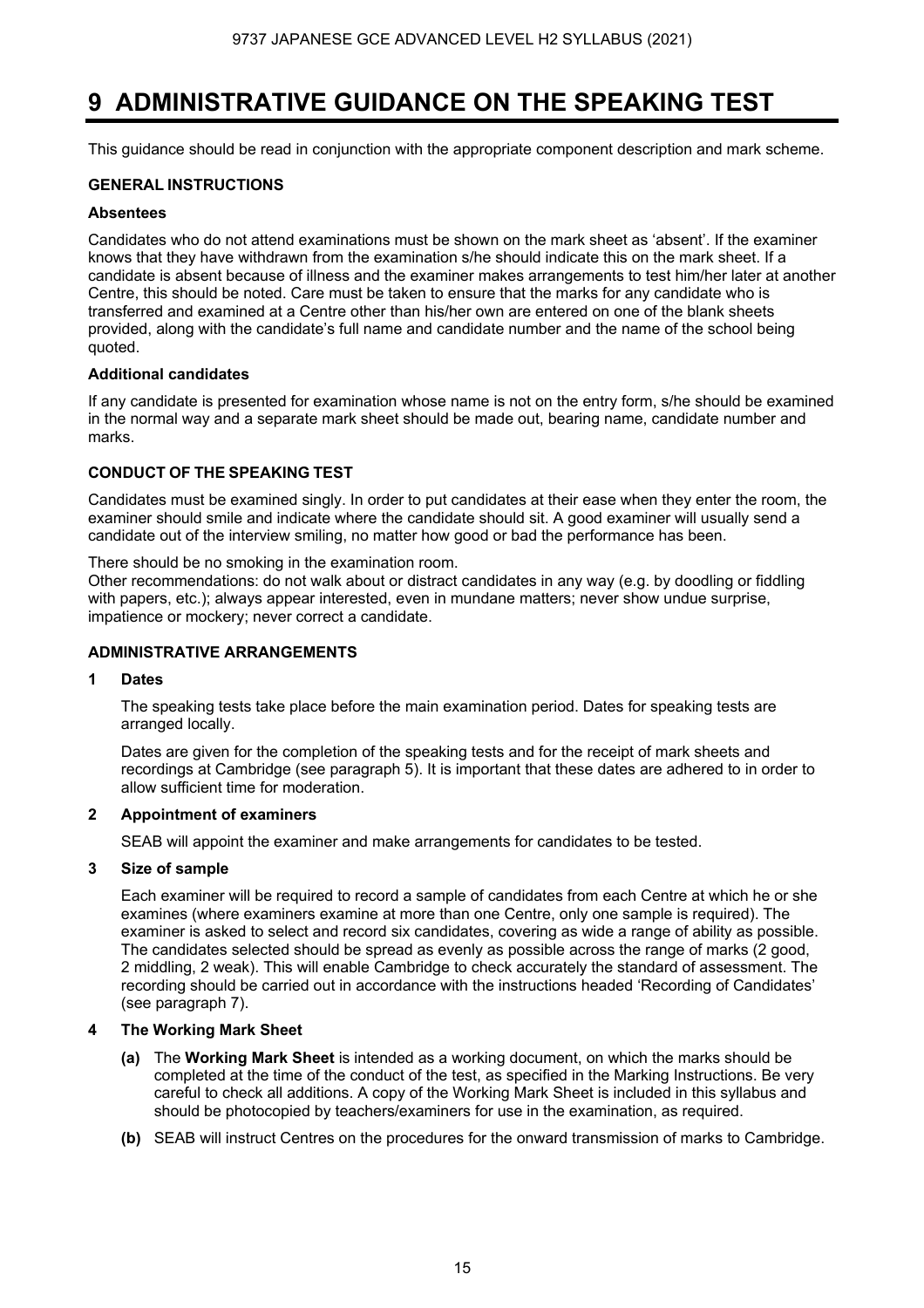### **5 Despatch and return of mark sheets and recorded sample**

Examiners should return mark sheets and SD cards to SEAB as stipulated for onward transmission to Cambridge as soon as possible. Do not wait until the end of the assessment period before despatching them.

### **6 Arrangements for the examination**

Examination conditions must prevail in the area where the examination takes place. Adequate supervision should be provided to ensure that candidates leaving the interview room do not communicate with those waiting to enter.

## **7 Recording of candidates**

Centres should ensure well in advance of the test that a suitably quiet room will be available and that their recording equipment is in good order. Rooms which are too close to a playground, recreation room or noisy classroom are to be avoided. It is essential that unnecessary background noise should be excluded.

Moderation samples must be recorded onto an SD card as .mp3 files. Each candidate's file must be saved individually so that it can be accessed for the purpose of moderation.

Care should be taken to ensure that recording quality is good. The recording equipment to be used must be tested in situ some time before the actual examination, ideally with one of the candidates. Examiners should take care to avoid long gaps and extraneous noise on the recordings. If Centres are re-using SD cards, any previous recordings on the card must be deleted prior to the examination.

Recording should be done as unobtrusively as possible and candidates who are chosen for recording should not be made to feel that they are being singled out in any way. It should be emphasised that the recording is being carried out to check the standard of assessment and not the candidate.

1 SD card per Centre must be used. The examiner should introduce each SD card with the following information: Centre Number, Centre Name, Examination Number, Examination Name, Name of Examiner, Date, e.g.

*"S1234 International School 9737 H2 level Japanese Mr R Peters October 17th 2021"*

Each candidate should be introduced as follows:

"Index Number *e.g. 047* Candidate Name *e.g. Jane Williams*"

At the end of the sample, please state "End of sample".

#### **The recording must not be stopped once a candidate's examination has started.**

Each SD card and case must be labelled with syllabus/component number and Centre number.

Each recorded file on the SD card must be clearly named using the following convention:

Centre number index number syllabus number component number.

Before the SD card is despatched, spot checks must be made to ensure that every candidate is clearly audible.

If by accident it is discovered that a candidate has not been recorded, there is no requirement to redo the test. In such a case, however, a letter must be sent to Cambridge detailing the problems, a copy of which should be included with the SD card.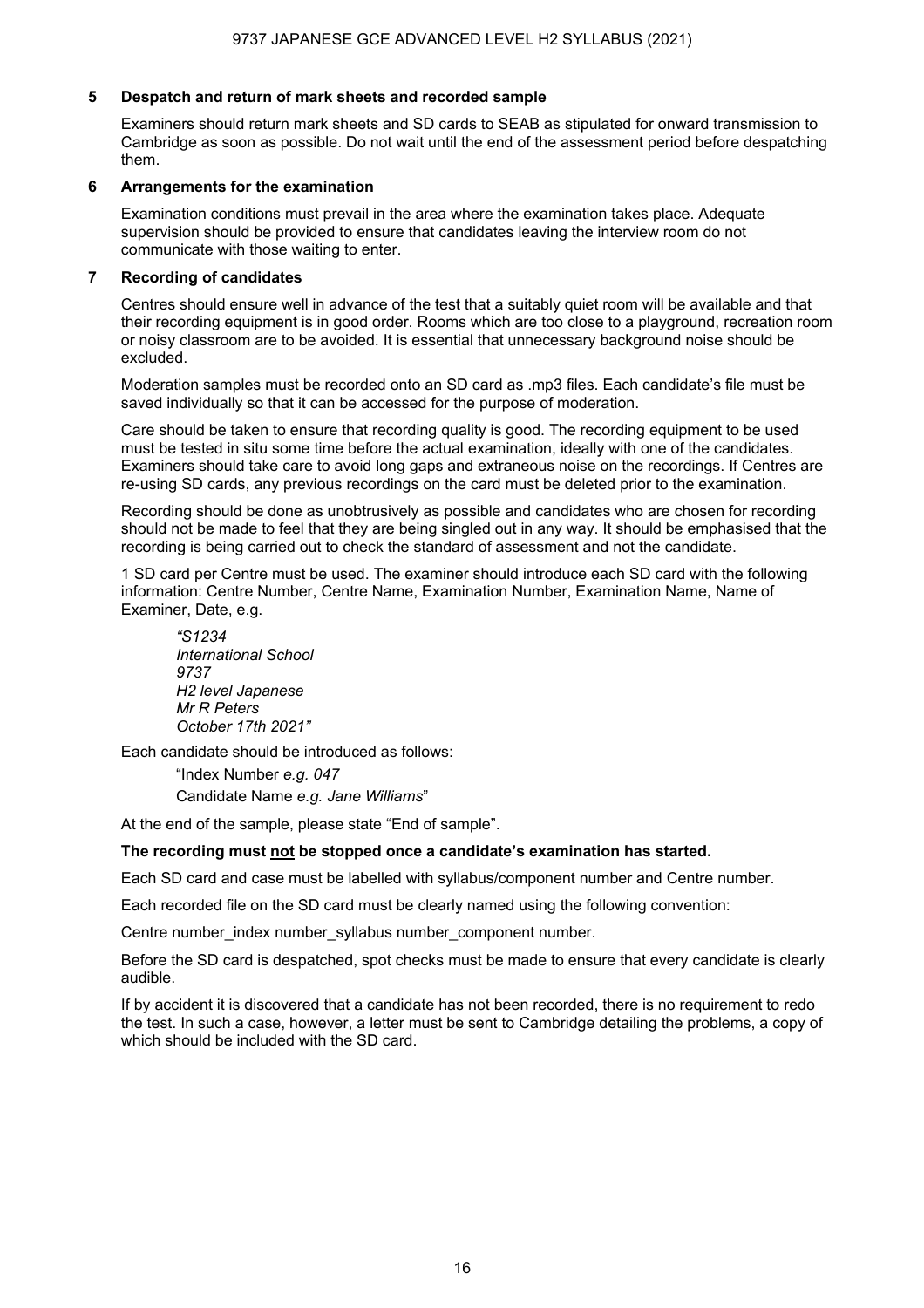## **COMPLETING THE WORKING MARK SHEET**

Appendix A is a copy of the Working Mark Sheet for the Speaking Test for H2 Japanese. Teachers/examiners should copy this for use in the examination, as required. The form should be completed in ink.

- **1.** Complete the information at the head of the form.
- **2.** List the candidates in index number order.
- **3.** In accordance with the Mark Scheme for Component 1 (Section 8), enter the marks for the Presentation, Topic Conversation and General Conversation in the appropriate columns.
- **4.** Add the marks to give a total out of 100. Enter this figure in the *Total* column.
- **5.** Check all additions.

## **ARRANGEMENTS FOR EXTERNAL MODERATION**

External moderation of internal assessment is carried out by Cambridge.

The internally assessed **total marks** of **all** candidates must be submitted to Cambridge.

The following must be sent to Cambridge:

- the internally assessed **Speaking tests** of a **sample** of candidates. Details of the required sample size and procedures for the recording of candidates can be found in Section 9 of this syllabus
- a copy of the completed Working Mark Sheet(s) listing the marks for all candidates
- a signed printout of the candidates' total marks as submitted to Cambridge.

Copies of the recordings and the *Working Mark Sheet(s)* should be kept by the Centre in case of postal loss or delay.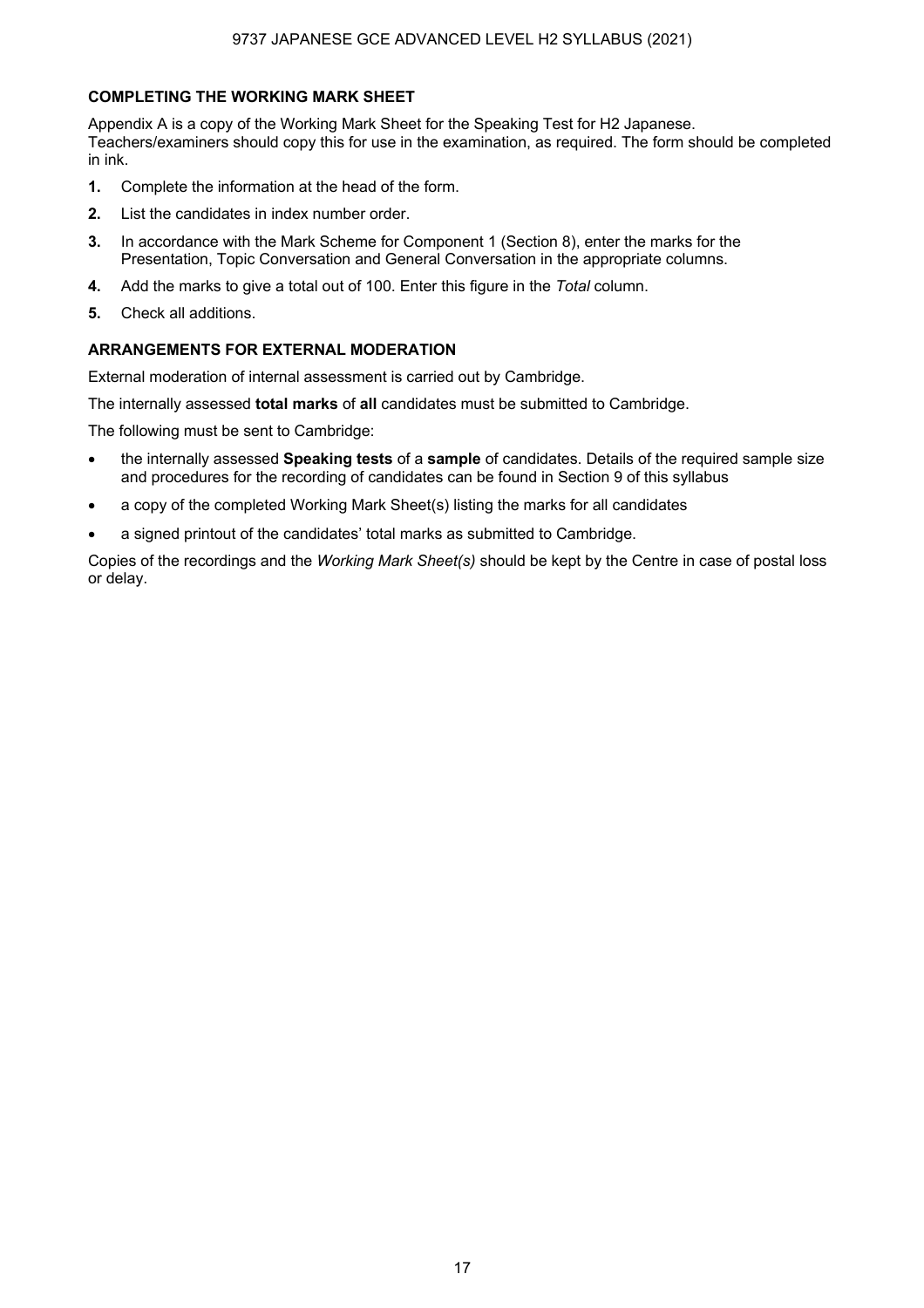## **JAPANESE (9737/1)**

## **WORKING MARK SHEET**

## **GCE HIGHER 2 (SINGAPORE)**

|                      |                                                                            |                       |  |                          |  |  |                    |                           |           |                                         |           | October/November                 |  |               |                  | $\overline{2}$ | 0              | $\overline{2}$ | 1              |
|----------------------|----------------------------------------------------------------------------|-----------------------|--|--------------------------|--|--|--------------------|---------------------------|-----------|-----------------------------------------|-----------|----------------------------------|--|---------------|------------------|----------------|----------------|----------------|----------------|
| <b>Centre Number</b> |                                                                            |                       |  |                          |  |  | <b>Centre Name</b> |                           |           |                                         |           |                                  |  |               |                  |                |                |                |                |
|                      |                                                                            |                       |  |                          |  |  |                    |                           |           |                                         |           | Syllabus Number                  |  |               | $\boldsymbol{9}$ |                | $\overline{7}$ | $\mathbf{3}$   | $\overline{7}$ |
| Index                |                                                                            | <b>Candidate Name</b> |  |                          |  |  |                    |                           |           |                                         |           | For the use of the Oral Examiner |  |               |                  |                |                |                |                |
| Number               | Names should be listed in the same<br>order as they will be written on the |                       |  |                          |  |  |                    | Section 1                 |           |                                         | Section 2 |                                  |  | Section 3     |                  |                |                |                | <b>TOTAL</b>   |
|                      | entry forms for the written papers.<br>First Name, Initial, Surname        |                       |  | Presentation<br>(Max 20) |  |  | (Max 40)           | <b>Topic Conversation</b> |           | <b>General Conversation</b><br>(Max 40) |           |                                  |  | (Max<br>(100) |                  |                |                |                |                |
|                      |                                                                            |                       |  |                          |  |  |                    |                           |           |                                         |           |                                  |  |               |                  |                |                |                |                |
|                      |                                                                            |                       |  |                          |  |  |                    |                           |           |                                         |           |                                  |  |               |                  |                |                |                |                |
|                      |                                                                            |                       |  |                          |  |  |                    |                           |           |                                         |           |                                  |  |               |                  |                |                |                |                |
|                      |                                                                            |                       |  |                          |  |  |                    |                           |           |                                         |           |                                  |  |               |                  |                |                |                |                |
|                      |                                                                            |                       |  |                          |  |  |                    |                           |           |                                         |           |                                  |  |               |                  |                |                |                |                |
|                      |                                                                            |                       |  |                          |  |  |                    |                           |           |                                         |           |                                  |  |               |                  |                |                |                |                |
|                      |                                                                            |                       |  |                          |  |  |                    |                           |           |                                         |           |                                  |  |               |                  |                |                |                |                |
|                      |                                                                            |                       |  |                          |  |  |                    |                           |           |                                         |           |                                  |  |               |                  |                |                |                |                |
|                      |                                                                            |                       |  |                          |  |  |                    |                           |           |                                         |           |                                  |  |               |                  |                |                |                |                |
|                      |                                                                            |                       |  |                          |  |  |                    |                           |           |                                         |           |                                  |  |               |                  |                |                |                |                |
|                      |                                                                            |                       |  |                          |  |  |                    |                           |           |                                         |           |                                  |  |               |                  |                |                |                |                |
|                      |                                                                            |                       |  |                          |  |  |                    |                           |           |                                         |           |                                  |  |               |                  |                |                |                |                |
|                      |                                                                            |                       |  |                          |  |  |                    |                           |           |                                         |           |                                  |  |               |                  |                |                |                |                |
|                      |                                                                            |                       |  |                          |  |  |                    |                           |           |                                         |           |                                  |  |               |                  |                |                |                |                |
|                      |                                                                            |                       |  |                          |  |  |                    |                           |           |                                         |           |                                  |  |               |                  |                |                |                |                |
|                      |                                                                            |                       |  |                          |  |  |                    |                           |           |                                         |           |                                  |  |               |                  |                |                |                |                |
|                      |                                                                            |                       |  |                          |  |  |                    |                           |           |                                         |           |                                  |  |               |                  |                |                |                |                |
|                      |                                                                            |                       |  |                          |  |  |                    |                           |           |                                         |           |                                  |  |               |                  |                |                |                |                |
|                      |                                                                            |                       |  |                          |  |  |                    |                           |           |                                         |           |                                  |  |               |                  |                |                |                |                |
| Name of Examiner     |                                                                            |                       |  |                          |  |  |                    |                           | Signature |                                         |           |                                  |  | Date          |                  |                |                |                |                |
|                      |                                                                            |                       |  |                          |  |  |                    |                           |           |                                         |           |                                  |  |               |                  |                |                |                |                |

鳳凰 Cambridge Assessment<br>喝罗 International Education

**9737/01/WMS**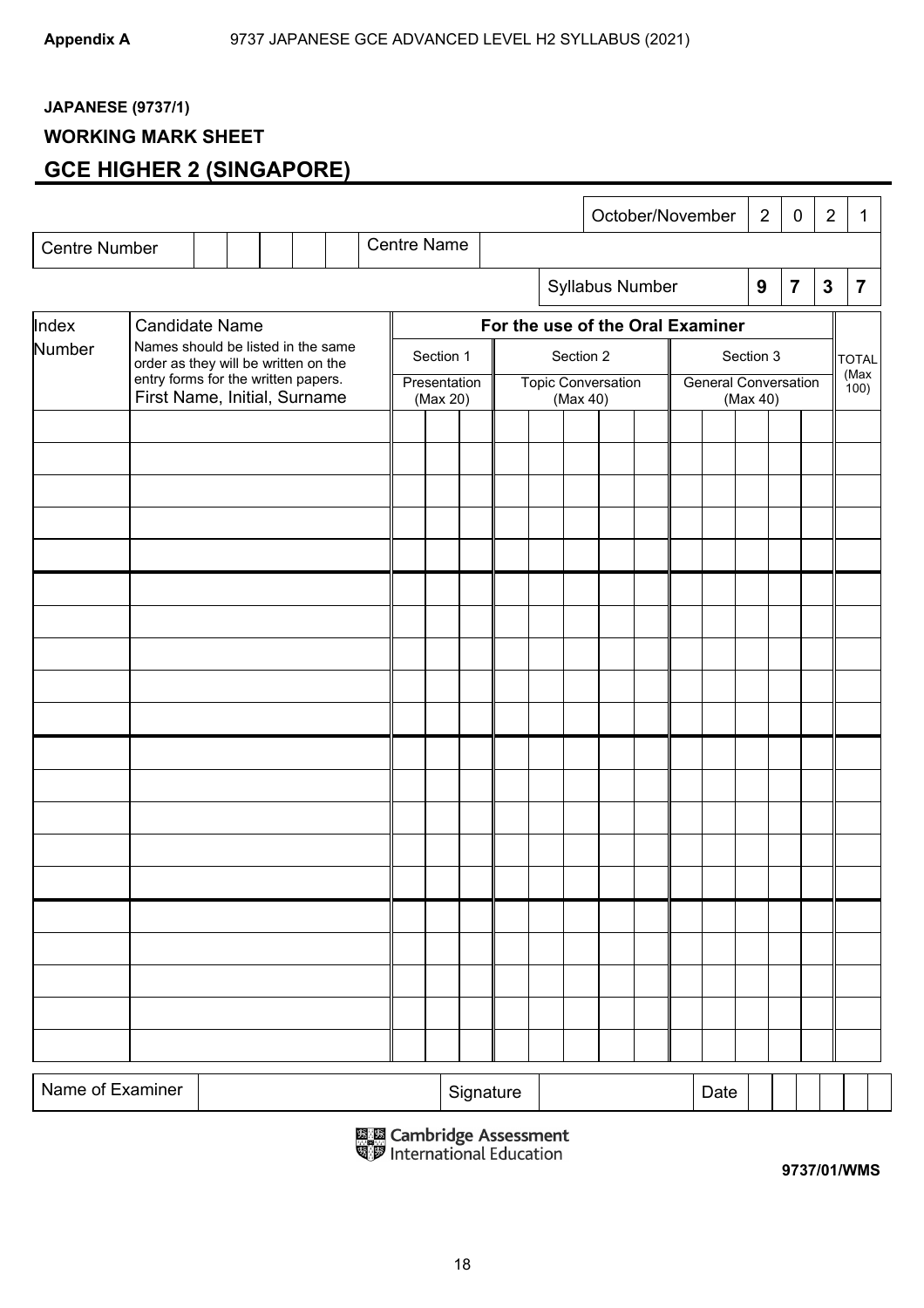## **JAPANESE FORM NOE (EXTERNAL) GCE HIGHER 2 (SINGAPORE)**

## **NOMINATION OF ORAL EXAMINER IN JAPANESE**

| <b>Centre Number</b>   |   |  |   |                      |          |  |  |  |
|------------------------|---|--|---|----------------------|----------|--|--|--|
| <b>Centre Name</b>     |   |  |   |                      |          |  |  |  |
| Japanese<br>Language   |   |  |   | Level of Examination | Higher 2 |  |  |  |
| <b>Syllabus Number</b> | 9 |  | 3 |                      | Date     |  |  |  |

*(Separate forms should be used for each examiner.)* 

| NAME OF EXAMINER                                                                                                 |                          |                   |
|------------------------------------------------------------------------------------------------------------------|--------------------------|-------------------|
| <b>OCCUPATION</b>                                                                                                |                          |                   |
| <b>QUALIFICATIONS</b>                                                                                            |                          |                   |
| NAMES/CENTRE<br>NUMBERS OF OTHER<br>CENTRES AT WHICH S/HE<br>WILL EXAMINE AND<br>NUMBERS OF<br><b>CANDIDATES</b> | Centre Name(s)/Number(s) | No. of Candidates |

Statement to be signed by the person who has made the nomination shown above.

*I certify that to the best of my knowledge the person I have nominated on this form is well qualified to undertake the work. The nominee has agreed to undertake the work.* 

SIGNED DATE

OFFICIAL POSITION

鳳凰 Cambridge Assessment<br>喝罗 International Education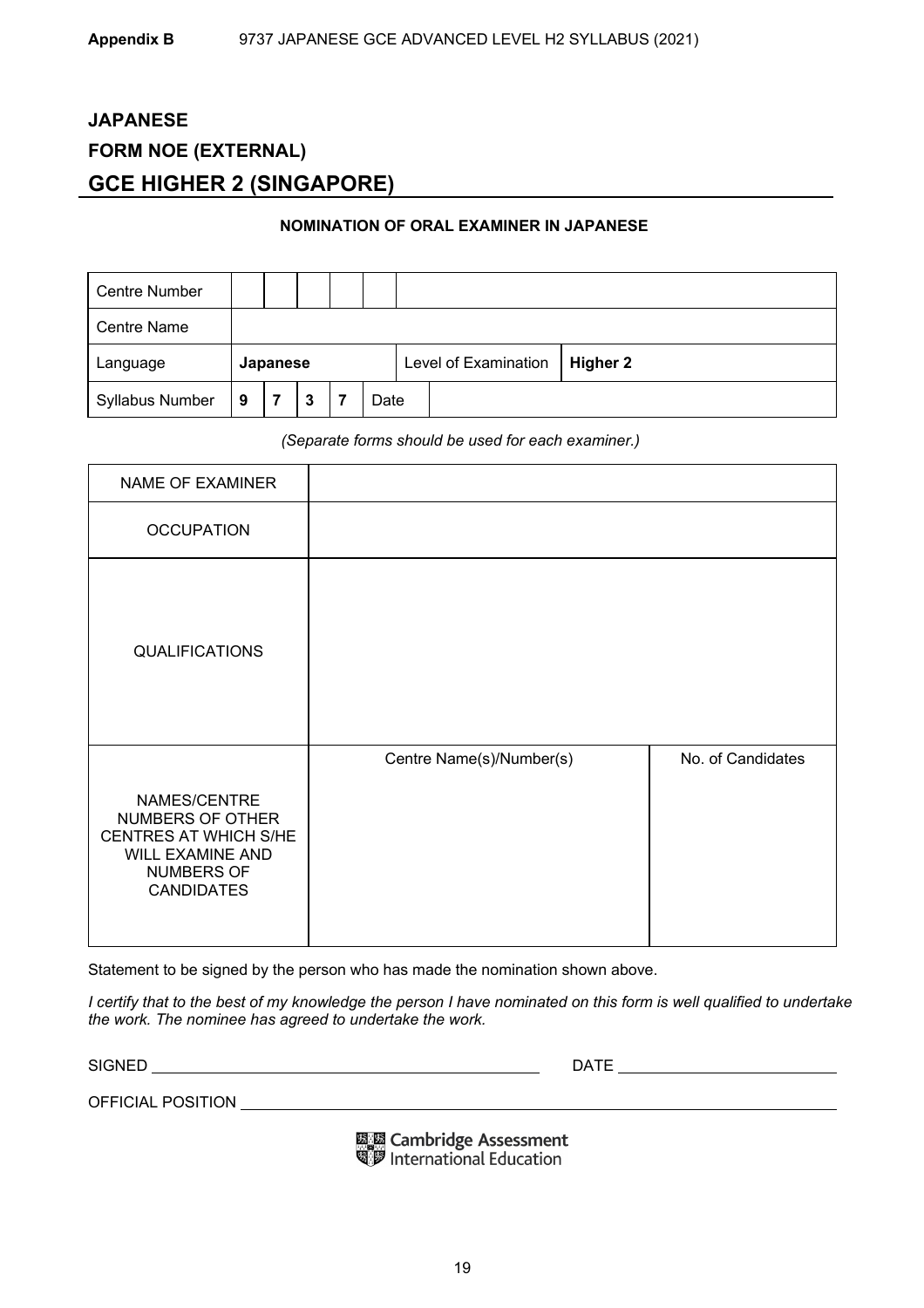## **10 FURTHER GUIDANCE ON COURSEWORK**

This guidance should be read in conjunction with the component description.

## **1 The nature of coursework**

 Coursework can be seen as an important element in integrating the various parts of the A-Level syllabus, and as a way for candidates to draw on their personal interests and develop study and research skills as set out in the objectives of the examination. Coursework is not an easy option. It presents a serious intellectual challenge permitting study in depth and extended writing in the foreign language. The assessment criteria given later express at greater length the qualities which coursework aims to develop.

 Coursework will normally come from within the topic areas set out in the syllabus (coursework based on works of art or literature, etc. will fit into cultural life/heritage), and must refer to target language countries or be based on materials written from the target language perspective

 Experience has shown that it is helpful for teachers and candidates to have some common theme to work on in the first phases of the coursework process. It is not intended that all students will tackle identical titles nor that they will use the same 'material studied in class', for their coursework. Teachers and candidates may choose to submit coursework pieces up to a maximum of 2000 characters based on material studied by the whole class, for example a book or a film or reading and discussion of an article. Although the point of departure is thus the same for the whole class, it is within the spirit of the individual coursework approach to A-Level that candidates will choose different titles, may go to varying sources for their information, and choose to vary the format of the work submitted, following up their own ideas.

A minimum of 2000 characters should reflect the personal interests and concerns of the candidates.

 The assessment criteria do not attempt to make fine distinctions between the shorter and longer pieces of work, but some variations in the use of the descriptive criteria given to particular elements of the assessment, e.g. the significance of research skills, will occur and should be mentioned in the teacher's comments. It is understood that there will be excellent pieces to which the 'full blown' content criteria will not happily apply. This is the consequence of having given such latitude to teachers.

Each piece of work will be marked out of 50 as shown, but the final totals will then be weighted as appropriate.

## **2 The role of the teacher**

The extent to which the teacher may intervene in the coursework process is a constant theme of all discussions about coursework. It is clearly part of the teacher's role to provide guidance and supervision in the following ways:

- to assist with suggestions for topics
- to indicate sources of information, e.g. organisations or people who might be able to help, materials, places to visit, references, etc.
- to advise on the practicability or impracticability of schemes proposed by candidates
- to give suggestions as to length, approach and treatment
- to take an active role in the choice of title
- to exercise a continuing supervision of work to prevent plagiarism and to monitor progress
- to ensure that the work is completed in accordance with the syllabus requirements and that it can be assessed in accordance with the specified criteria
- to satisfy themselves, as far as they are able, that all written work submitted for coursework assessment is the candidate's own, unaided work.

Teachers may comment on the first draft of the final submission in general terms.

As far as the language is concerned, it is in order to make a general statement that e.g. more care is to be taken with agreements, or with the use of tenses and that the candidate should go back and attend to these points, but not to indicate every specific error for the candidate. Teachers may also comment in general terms on content, structure and organisation of the work. Candidates should produce no more than one draft of the work for the teacher to comment on and the teacher should mark it once only.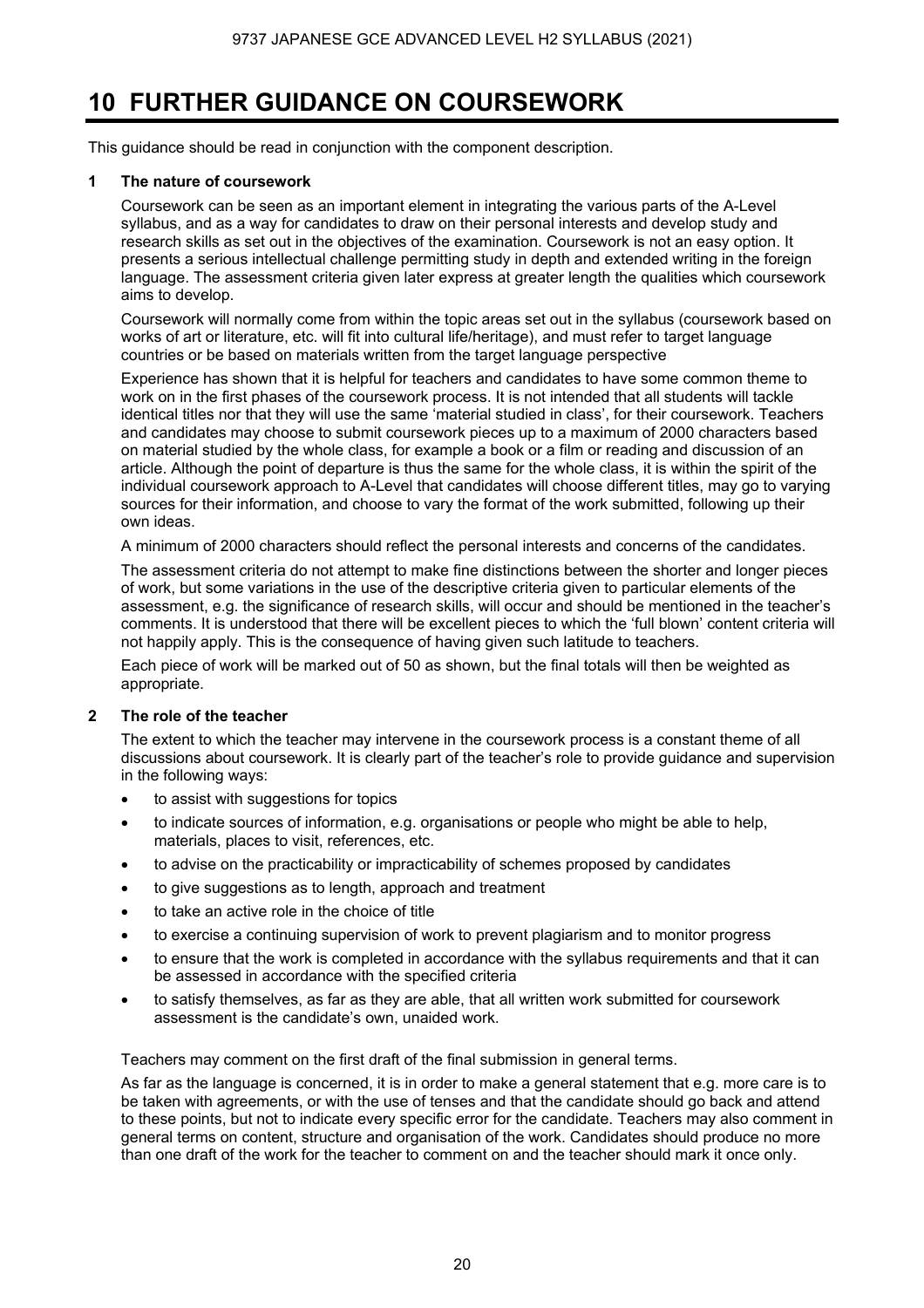All coursework must therefore be the candidate's original work (and not a fair copy incorporating corrections from the teacher). Teachers are required to record the guidance they have given to candidates on the Teacher's Comment Sheet, together with comments on the candidate's development and approach. A cover sheet must be attached to each piece of coursework.

### **3 The role of the moderator**

The purpose of moderation is to bring the marking of an internally assessed component in all participating centres to an agreed standard. Moderation is concerned primarily with the level and spread of marks, but the moderator will also comment, where appropriate, on other aspects of the work, such as the choice of subject, the quality of presentation, etc.

## **4 Sample size**

All work from a centre will be sent to the moderator. In centres with more than 10 candidates, the moderator will normally look at about 10; in small centres all candidates will be looked at. Internal moderation is required where more than one teacher in a centre has been involved in the marking.

### **5 Presentation of Coursework**

Experience has shown a wide variation in the presentation of coursework, from relatively scruffily presented essays to beautifully word-processed and illustrated files with decorative covers. There are no assessment criteria relating to presentation as such, but it is difficult for a moderator to remain wholly unaffected by the quality of presentation. It is obviously in the interests of candidates to present their work in a clearly readable form, with illustration and documentation where appropriate, and with some concern for the effect of presentation on teacher/examiner and moderator. Where appropriate, coursework may include tapes, films and other non-printed material.

Each item of coursework must be accompanied by a bibliography in which any sources used are to be mentioned. Where direct quotation is made, this must be acknowledged both in the bibliography and by the use of quotation marks. Candidates who attempt to pass off the work of other authors as their own will be reported to Cambridge's Malpractice Committee and will be liable for the imposition of severe penalties up to and including disqualification. Teachers are responsible for ensuring that candidates are aware of this regulation.

For despatch to the moderator, A4 folders must be used which are clearly labelled with the centre and candidate name, centre and candidate number and the examination paper reference.

## **6 Arrangements for external moderation**

The following must be sent to reach SEAB as stipulated for onward transmission to Cambridge as soon as possible:

- (i) the work of all the candidates entered for the examination
- (ii) Assessment Forms and Teacher's Comments Sheets for all the candidates entered for the examination.

## **7 Dates**

All work must reach SEAB as stipulated for onward transmission to Cambridge as soon as possible.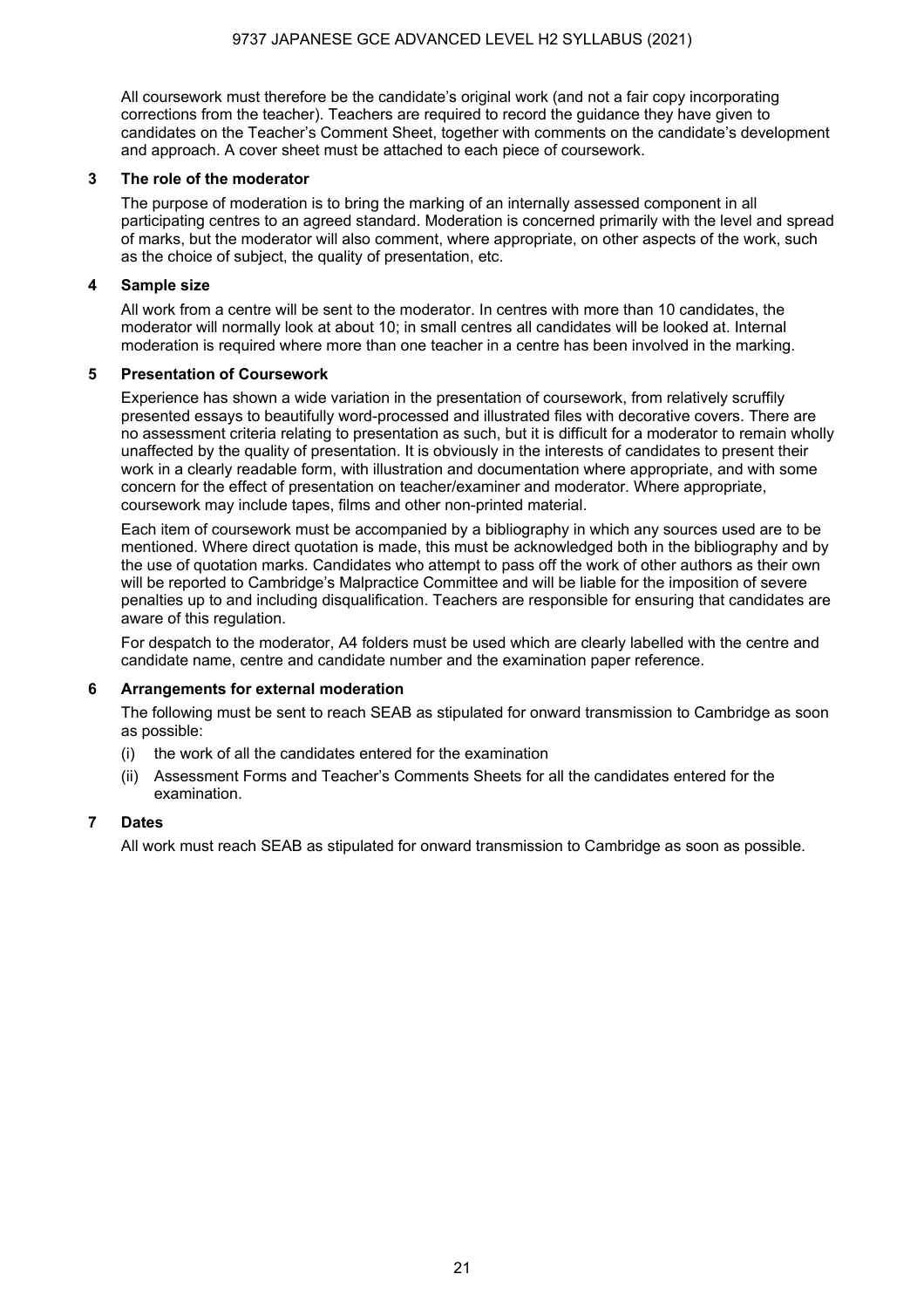## **JAPANESE (9737/7) COURSEWORK COVER SHEET GCE HIGHER 2 (SINGAPORE) 2021**

Cover sheet to be attached to each piece of work.

| Japanese              | 9737/7 |  |  |                       |
|-----------------------|--------|--|--|-----------------------|
|                       |        |  |  |                       |
| <b>Centre Number</b>  |        |  |  | <b>Centre Name</b>    |
| <b>Index Number</b>   |        |  |  | <b>Candidate Name</b> |
|                       |        |  |  |                       |
|                       |        |  |  |                       |
| Number of characters: |        |  |  |                       |
| Date completed:       |        |  |  |                       |
|                       |        |  |  |                       |
|                       |        |  |  |                       |
|                       |        |  |  |                       |
|                       |        |  |  |                       |
|                       |        |  |  |                       |
|                       |        |  |  |                       |
|                       |        |  |  |                       |
|                       |        |  |  |                       |
|                       |        |  |  |                       |
|                       |        |  |  |                       |

This piece of work is entirely my own. Any quotations from the work of others have been acknowledged by quotation marks, with page references and the sources included in the bibliography.

鳳凰 Cambridge Assessment<br>喝罗 International Education

9737/SINGAPORE/CWCS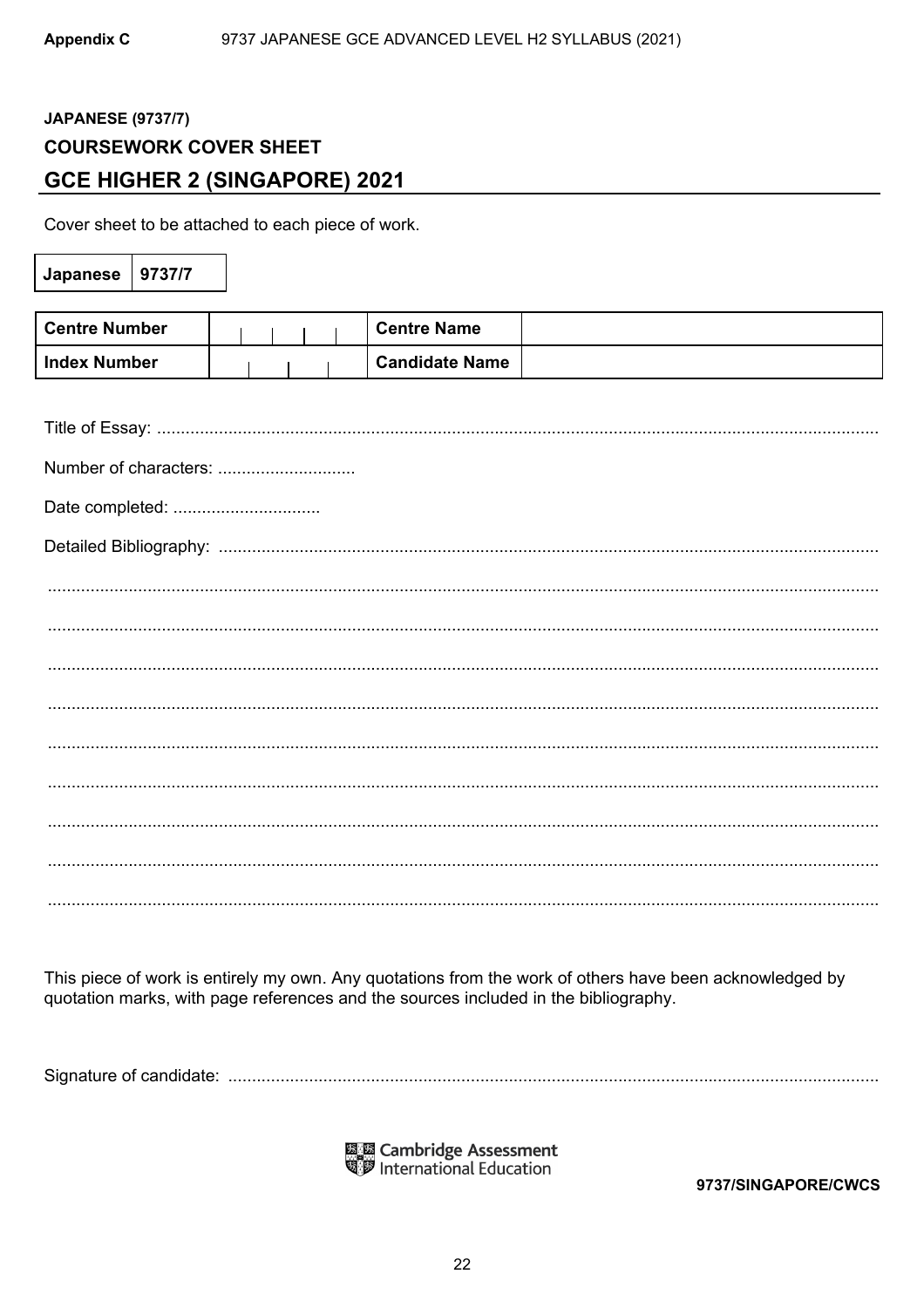## **JAPANESE (9737/7) COURSEWORK ASSESSMENT FORM GCE HIGHER 2 (SINGAPORE) 2021**

## **Instructions**

This Assessment Form is to be completed during the period of work on the essays and at the time of the final assessment. It should not be placed with the candidate's work but in a separate folder of comments sheets and mark sheets. Retain all forms securely pending further instructions from Cambridge.

| <b>Centre Number</b> | <b>Centre Name</b>    |  |
|----------------------|-----------------------|--|
| <b>Index Number</b>  | <b>Candidate Name</b> |  |

|       |                |       |           |          | <b>CRITERIA</b> |          |                                   |          |
|-------|----------------|-------|-----------|----------|-----------------|----------|-----------------------------------|----------|
|       |                | Short | Date      | A        | B               | С        | D                                 | Raw Mark |
|       |                | Title | Completed | (max 25) | (max 10)        | (max 10) | (max 5)                           | (max 50) |
| Short |                |       |           |          |                 |          |                                   |          |
|       | 2              |       |           |          |                 |          |                                   |          |
| Long  |                |       |           |          |                 |          |                                   |          |
|       | $\overline{2}$ |       |           |          |                 |          |                                   |          |
|       |                |       |           |          |                 |          | <b>FINAL MARK</b><br>(out of 100) |          |

To calculate the final mark out of 100:

**Either 1** Add the marks for the Short Pieces (1 and 2) and divide by 2. Round half marks up.

**2** Add to mark for the Long Piece (1).

**Or** Add the marks for the Long Pieces (1 and 2) together.

*For Moderator's use only* 

|       |                | A<br>(max 25) | в<br>(max 10) | C<br>(max 10) | D<br>(max 5)                      | <b>Raw Mark</b><br>(max 50) |
|-------|----------------|---------------|---------------|---------------|-----------------------------------|-----------------------------|
| Short | 1              |               |               |               |                                   |                             |
|       | $\overline{2}$ |               |               |               |                                   |                             |
| Long  | 1              |               |               |               |                                   |                             |
|       | $\overline{2}$ |               |               |               |                                   |                             |
|       |                |               |               |               | <b>FINAL MARK</b><br>(out of 100) |                             |

**EN Cambridge Assessment** International Education

**9737/SINGAPORE/CWAF**